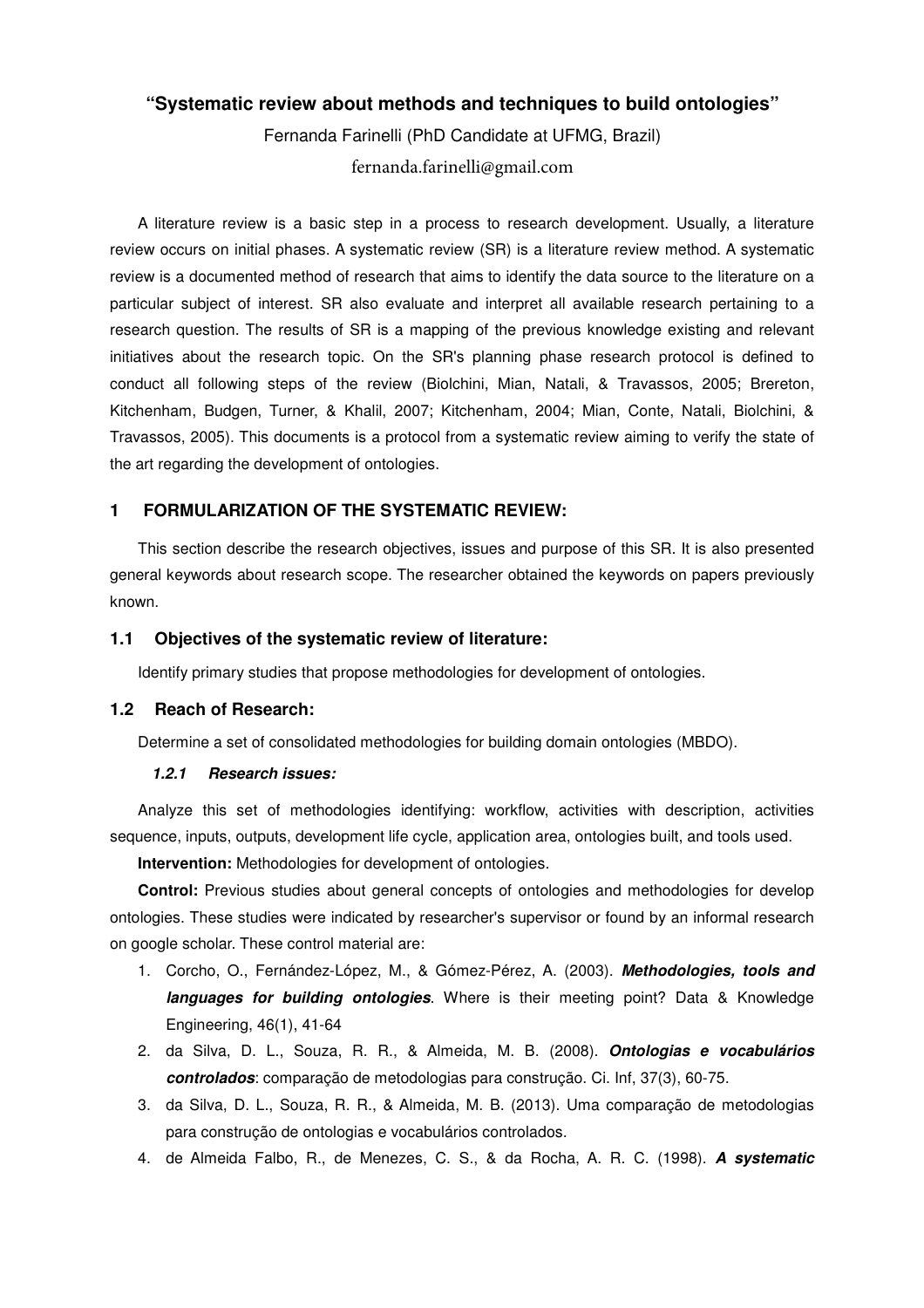**approach for building ontologies**. Progress in Artificial Intelligence—IBERAMIA 98 (pp. 349- 360): Springer.

- 5. Fernández-López, M. (1999, 1999). **Overview of methodologies for building ontologies**. Paper presented at the IJCAI-99 workshop on Ontologies and Problem-Solving Methods, Stockholm, Sweden.
- 6. Fernández-López, M., Gómez-Pérez, A., & Oacute. (2002). **Overview and analysis of methodologies for building ontologies**. The Knowledge Engineering Review, 17(02), 129- 156.
- 7. Gómez-Pérez, A., Fernández-López, M., & Corcho, O. (2004). **Methodologies and methods for building ontologies**. Ontological Engineering: with examples from the areas of Knowledge Management, e-Commerce and the Semantic Web, 107-197.
- 8. Guarino, N. (1997). **Understanding, building and using ontologies**. International journal of human-computer studies, 46(2–3), 293-310.
- 9. Hafner, N. F. N., & Carole, D. (1997). **The State of the Art in Ontology Design:** A Survey and Comparative Review. 18, 3, 53-74.
- 10. Jones, D., Bench-Capon, T., & Visser, P. (1998). Methodologies for ontology development.
- 11. Lim, S. C. J., Liu, Y., & Lee, W. B. (2011). A methodology for building a semantically annotated multi-faceted ontology for product family modelling. Advanced Engineering Informatics, 25(2), 147-161.
- 12. Mendonça, F. M., & Almeida, M. B. (2014). **Princípios metodológicos para desenvolvimento de ontologias:** análise das práticas correntes e proposição de melhorias. Paper presented at the XV Encontro Nacional de Pesquisa em Pós-Graduação em Ciência da Informação, Belo Horizonte, Brasil.
- 13. Smith, B., & Ceusters, W. (2010). **Ontological realism:** A methodology for coordinated evolution of scientific ontologies. Applied Ontology, 5(3-4), 139.
- 14. Suárez-Figueroa, M. C. (2010). **NeOn Methodology for building ontology networks:** specification, scheduling and reuse. (PhD thesis), Universidad Politécnica de Madrid, Madri.
- 15. Uschold, M., & Gruninger, M. (1996). **Ontologies:** Principles, methods and applications. The Knowledge Engineering Review, 11(02), 93-136.

**Population:** publications regarding the follow subjects: basic concepts about ontology; activities, process, methodologies, methods and techniques for developing ontologies.

**Results:** deep and comprehensive overview of methodologies, methods and techniques for building ontologies, features; analyze the advantages and disadvantages of each; make a comparison among them.

**Application:** To help researchers that desire to understand how to build a domain ontology, and researchers that need to define a methodology to build their own domain ontology.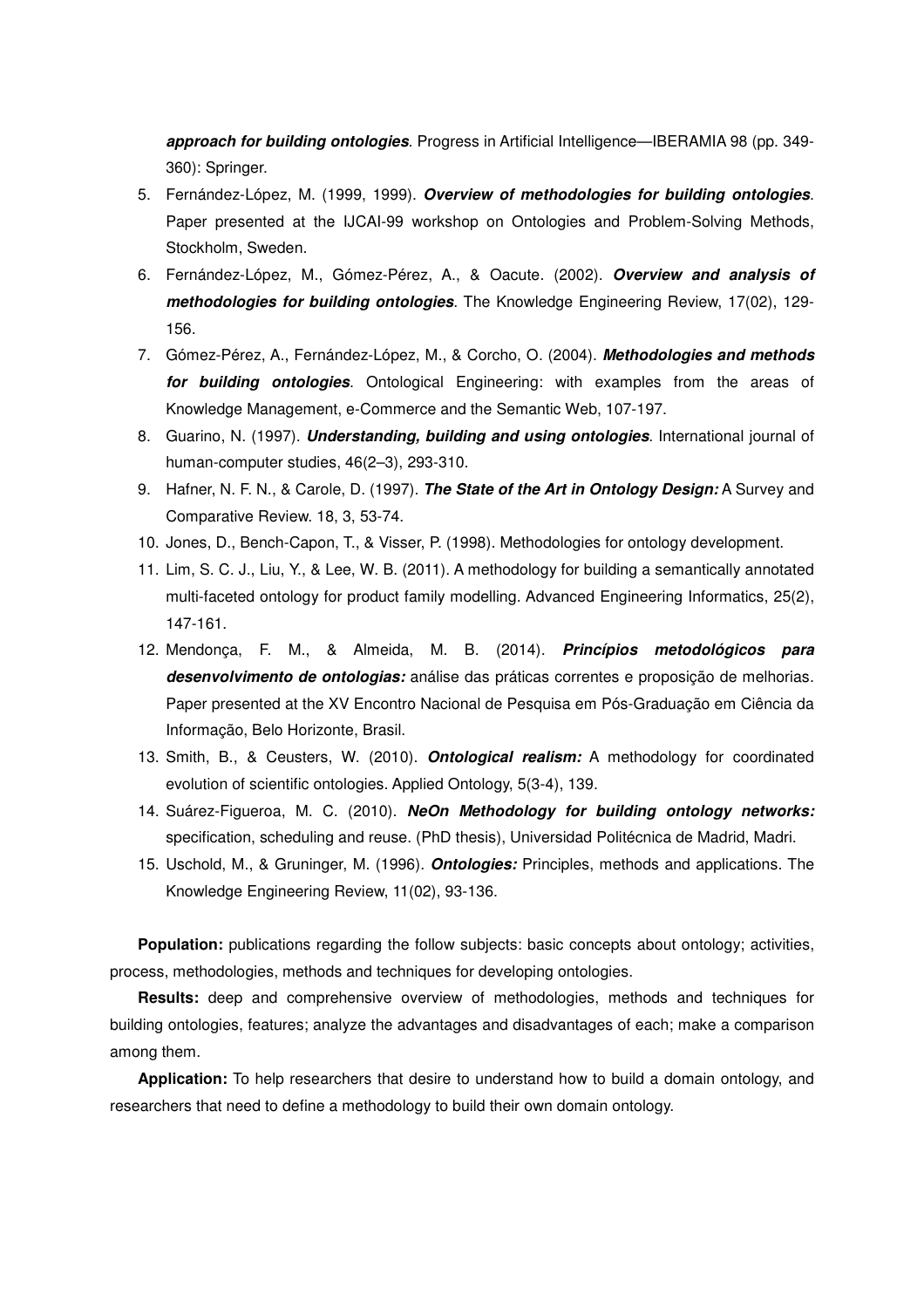#### **1.2.2 Keywords or main words related on control papers:**

Methodologies for/to building ontologies, methodologies for/to developing ontologies, ontology building, ontology engineering, ontology development process, ontology life cycle.

## **2 SOURCES SELECTION**

This section presents the criteria used to choose databases that primary studies will be extracted, what kind of resources will be considered, which languages the primary studies must be written, and search strings to be used. We also presents a list with databases or studies sources selected.

#### **2.1 Sources Selection Criteria:**

#### **2.1.1 Sources Selection Criteria Definition:**

We will execute the search for primary studies using electronic databases indexed. Databases that don't provide full text of studies will be excluded. All databases selected must be open or provided for academic research by University at Buffalo (UB) and/or  $CAPES<sup>1</sup>$ . The sources should cover the following areas of expertise: Information science, computer science, philosophy, health sciences and medicine.

## **2.1.2 Sources List:**

-

From criteria defined, and according frame available on annex 3, the follow databases were selected:

<sup>&</sup>lt;sup>1</sup> Coordenação de Aperfeiçoamento de Pessoal de Nível Superior (CAPES).

In English: Coordination for the Improvement of Higher Education Personnel.

CAPES is a Foundation within the Ministry of Education in Brazil whose central purpose is to coordinate efforts to improve the quality of Brazil's faculty and staff in higher education through grant programs. CAPES is particularly concerned with the training of Doctoral candidates, Pre-doctoral short-term researchers, and Post-doctoral Scholars.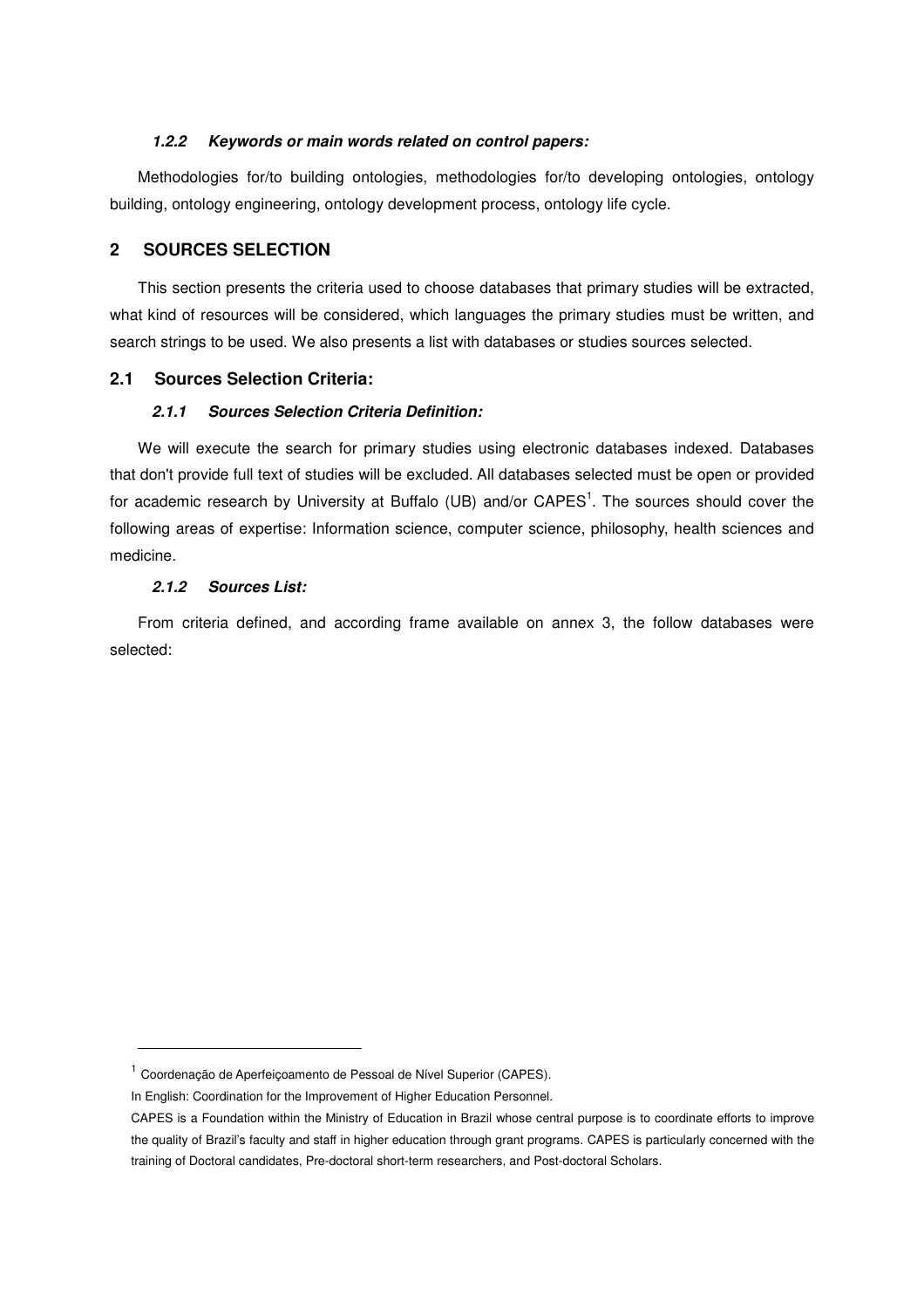- IEEE Xplore
- ACM Digital Library
- INSPEC (Information Services for Physics, Electronics, and Computing)
- Web of Science
- PubMed
- EBSCOhost Research Databases
- CAPES Journals Portal

## **2.1.3 Studies Languages:**

Preferably *English*, being the language most internationally accepted for writing scientific papers. Portuguese, first due to be the native language of the researcher, and secondly because some previous studies that are known by the researcher were written in this language. *Spanish* and French also can be used, due to familiarity of the researcher with these languages. However, language criteria will not be applied until preliminary selection, unless the studies returned on search do not have title, will not be applied until preliminary selection, unless the studies returned on search do not have title,<br>keyword and abstract in these languages. English is the language used to compose the search strings.

## **2.1.4 Kind of Material and Studies Selection:**

This systematic review analyzes studies available in format of theses and papers published in journals, conferences, proceedings of conference, and books with collection of papers.

## **2.2 Sources Search Methods:**

mals, conferences, proceedings of conference, and books with collection of papers.<br> **Sources Search Methods:**<br>
In this systematic review is performed two types of search in databases (Figure 1), an initial search identifies consolidated existing methodologies to building ontologies, and a second search recovers studies about each methodology identified on first search. Each search is explained on next subsections.



Figure 1: General systematic review search method

#### **2.2.1 Search 1: Identifying methodologies to build ontologies.**

A preliminary search will be conducted so as to identify a set of methodologies to build domain ontologies. At this moment the full text language selection criteria is not relevant.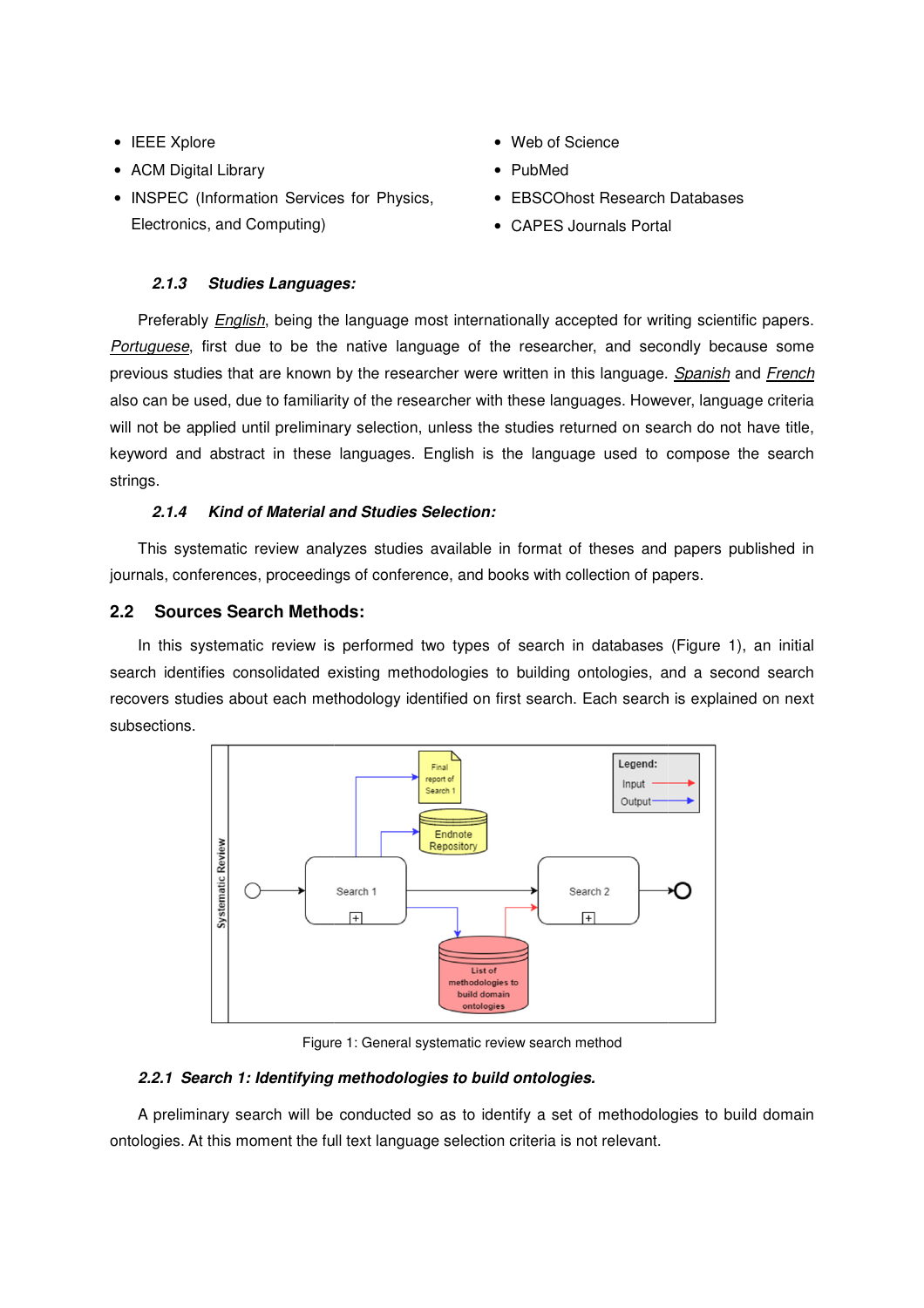

Figure 2: Search 1 process.

The process activities of Search 1 are: search of studies, analysis of results and documentation (Figure 2). This process will be performed for each database identified on subsection

#### 2.2.1.1 Search:

Carrying out searches in each source defined using their search engines available. Figure 3 presents a diagram with Search steps in details.



Figure 3: Details of Search step from Search 1.

First, we must to define a search string to be submitted. Note that each source has its own search mechanism, becoming necessary to adapt the search string to each source. Then, we carried out searches looking for both primary and secondary studies which satisfied our research. Before proceeding, should be checked the keywords defined on each studies and compare with search string submitted, in order to verify the adherence of this string. May, could be necessary adjust search string and start again.

Next step, both primary and secondary studies will be submitted to the filter 1, where, just by reading the title, abstract and keywords, studies will be classified. Articles aligned with objective of search 1 and complies the inclusion criteria will be accepted and those in disagreement rejected. Often, just application of filter 1 is not enough to know whether the study complies the objectives and inclusion criteria in this case, they will be classified as undefined.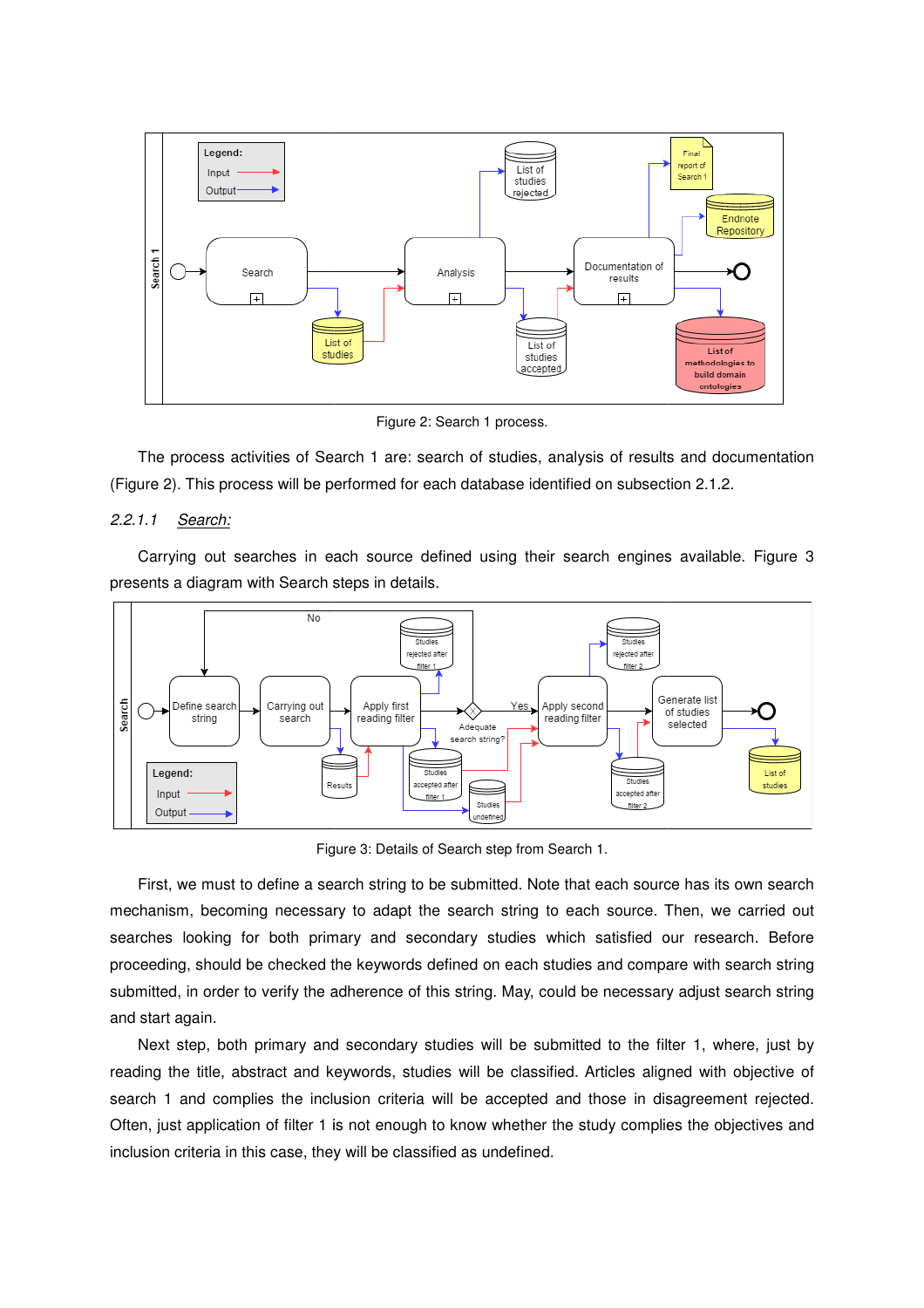- Objective of search 1: identify methodologies to build domain ontology
- Studies inclusion criteria: We will be accepted primary and secondary studies that cite one or more methodologies for building domain ontologies.

After, studies classified as accepted or undefined are subjected to the filter 2 that consists in reading the introduction and conclusion and repeats reading the title, abstract and keywords. Studies aligned with objective of search 1 and meet the inclusion criteria will be accepted and those in disagreement are eliminated from the review. or building domain ontologies.<br>
as accepted or undefined are subjected to the filter 2 that consists in<br>
d conclusion and repeats reading the title, abstract and keywords. Studies<br>
earch 1 and meet the inclusion criteria w

#### 2.2.1.2 Analysis:

The analysis stage is the final selection of articles that serve the purpose of the research, and will be used for the extraction of data relevant research (Figure 4). At that moment it is important to focus on the objectives and inclusion criteria.



Figure 4: Details of Analysis step from Search 1.

First, studies selected in the Filter 2, are undergo thorough reading (Filter 3). At this point, can still be eliminated from review items that do not meet the search goals and the inclusion criteria, and that only after complete reading was possible to identify non-compliance with the objectives. approved through this filter will be used to extract the information needed to systematic review. In both steps it is important to document the data for future evaluation. Each study submitted in the filter 3, will be documented at "*Report of study selection"*, according the model on appendix 1. Information extraction step will be documented at form of information extraction, according the model on annex 4.

Finally, the form of information extraction generated will be compared with the frame of methodologies extracted from control studies (subsection Erro! Fonte de referência não encontrada.). At this point, the form of information extraction could be improved with methodologies from control studies. Final result of "Analysis" is a list containing methodologies used to build domain ontologies.

#### 2.2.1.3 Documentation of results:

Articles that were selected in the third filter and were analyzed should be stored in a repository of research articles.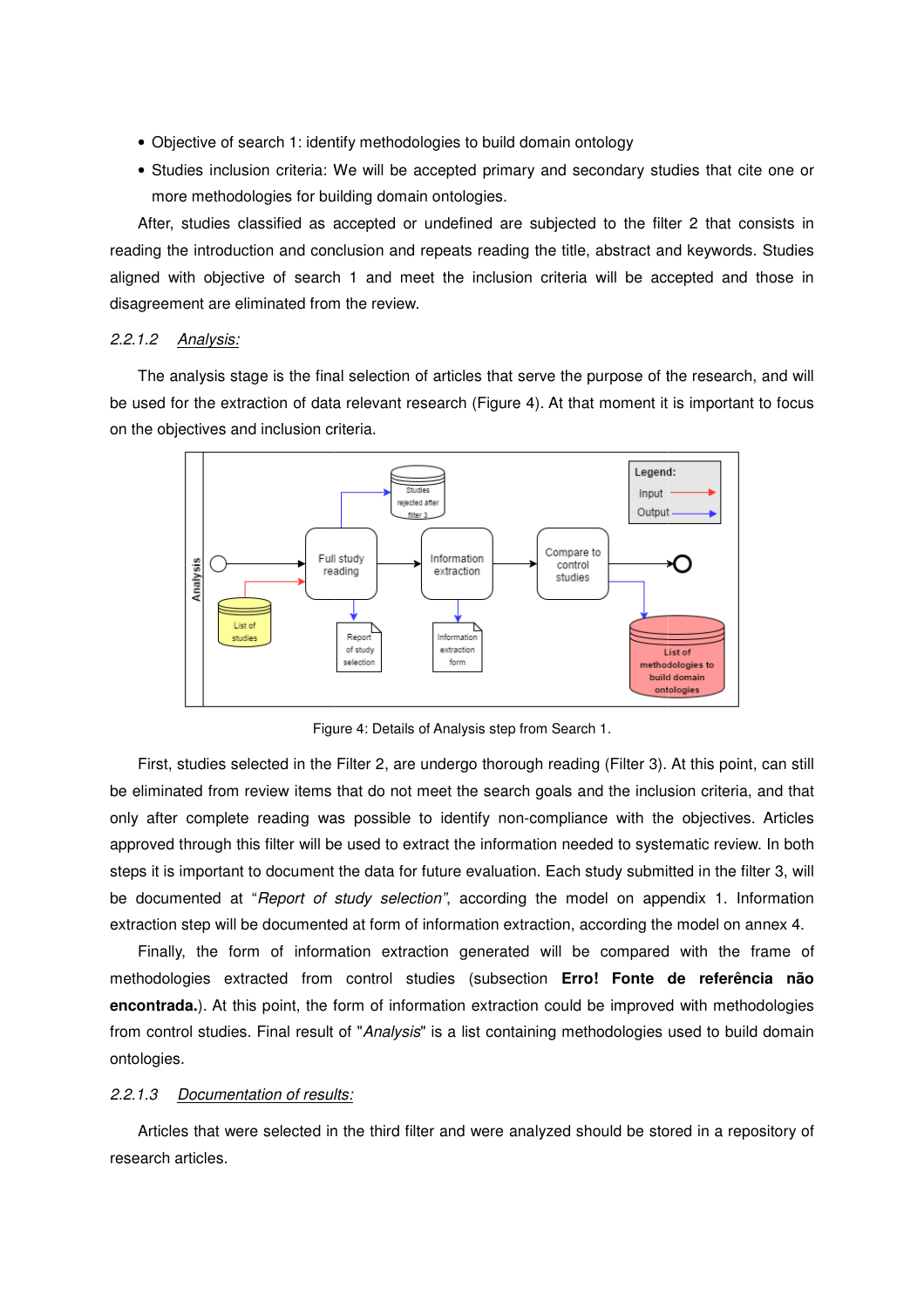

Figure 5: Details of Documentation step from Search 1.

We will be stored using EndNote X7, a software for managing references. Unselected studies should be saved on EndNote for possible reanalysis. We also are going to create a report with a summary results of this first search, where issues about agreement and disagreement between reviews are described, total of papers found on search and amount selected, decisions made, and others relevant informations.

#### **2.2.2 Search 2: Analyzing methodologies to build ontologies.**

A main search will be conducted to recovers primary studies that describing each methodology from the list defined on search before. Secondary studies could be accepted since that they compare and/or synthesizes the outcomes of many primary studies about methodologies to build domain ontologies. At this moment the full text language selection criteria will be applied.

The process of Search 2 is quite similar to process of Search 1, but here, we are going to reuse some studies selected to Search 1. The process activities are: preliminary selection of studies, search of studies, analysis of results and documentation (Figure 6). ss of Search 2 is quite similar to process of S<br>selected to Search 1. The process activities ar<br>Ilysis of results and documentation (Figure 6).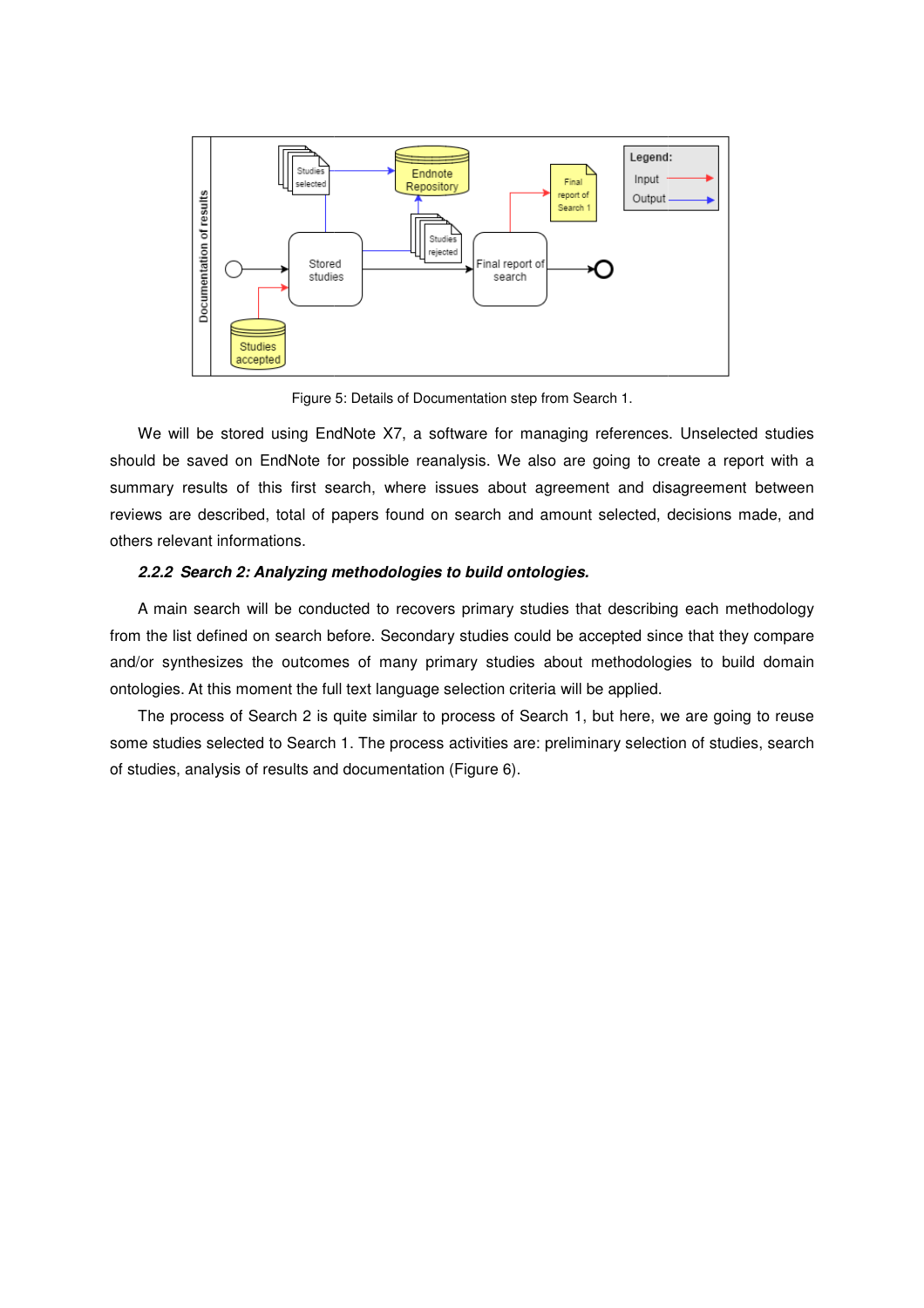

Figure 6: Search 2 process.

Our first task is perform a preliminary selection of studies on research repository to identify among control studies and studies that were selected in the Search 1 those who are eligible for the Search 2. We will create a preliminary list of eligible studies.

#### 2.2.2.1 Search:

Submit a main search in each database defined at section 2.1.2 based on list of methodologies resultant of Search 1 process. The steps in details to be performed are represented on Figure 7. The first five tasks will be carried out until all bases are searched.

First task is select a database, among a source list on subsection 2.1.2, to be searched. Then, we will define a search string according search mechanism of the database selected. Next, we will submit search looking for studies, preferably primary studies, which describe one or more MBDO. As in Search 1, we will checked the keywords defined on each studies and compare with search string submitted, in order to verify the adherence of this string. If necessary we will adjust search string and start again.

Afterward, on "Apply first reading filter" task, we will start a study selection based on reading of the title, abstract and keywords (filter 1). All studies will be classified in "accepted", "rejected", and title, abstract and keywords (filter 1). All studies will be classified in "accepted", "rejected", and<br>"undefined", according aligning with search objective and the inclusion criteria, defined, respectively, in subsection 1.2 and 3.1.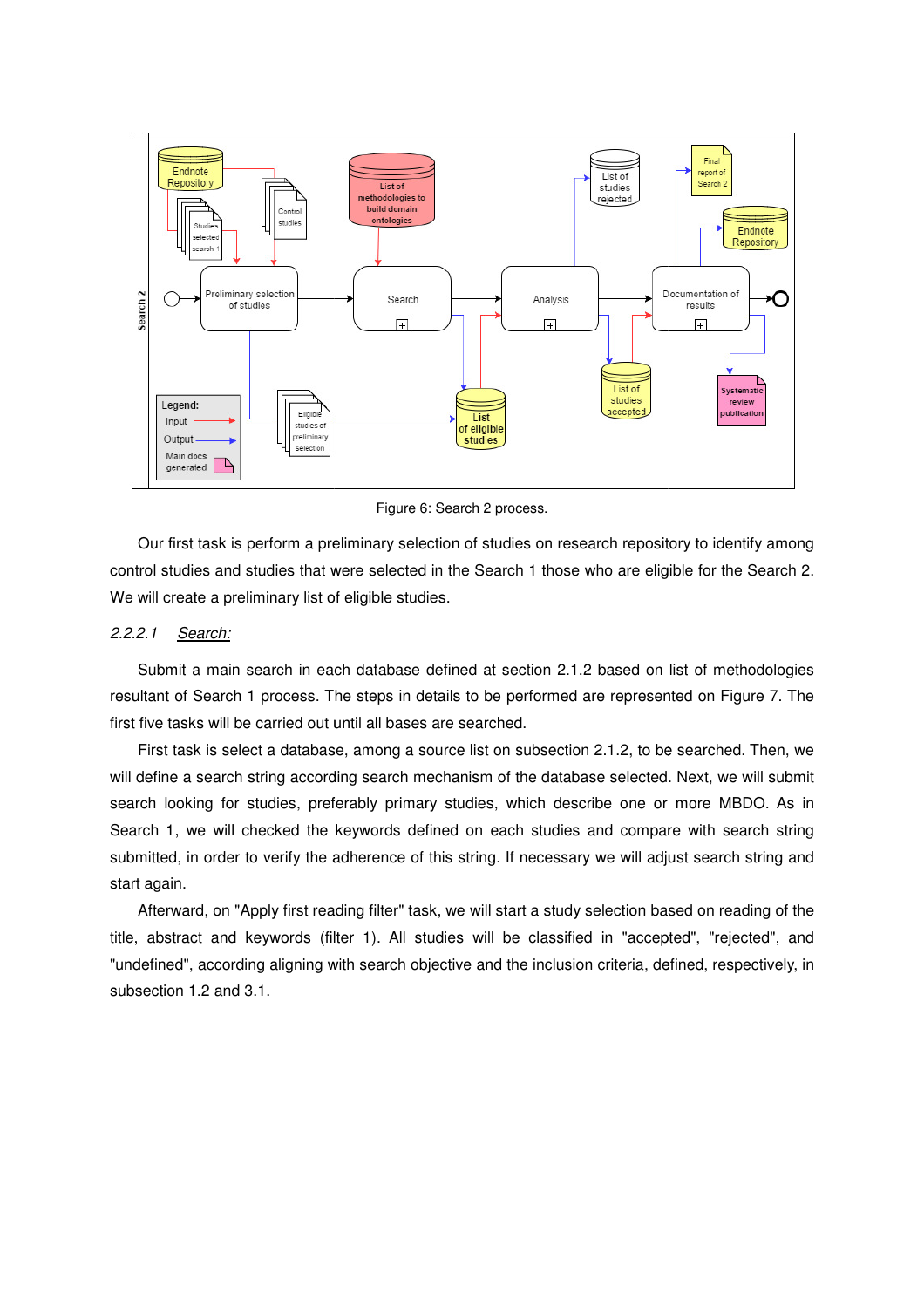

Figure Figure 7: Details of Search step from Search 2.

After filter 1, at task "Compile search results", we will put together the studies accepted from current database and previous studies eligible. When all databases from our list (subsection 2.1.2) were investigated, we will apply the second reading filter that consists in reading the introduction and conclusion of eligible studies and undefined studies. We also will repeat reading the title, abstract and keywords. Studies aligned with objective and the inclusion criteria will be accepted for next step, and those in disagreement are eliminated from the review. Finally, we will generate a list of studies selected to start our analysis. s. We also will repeat reading the title, abstract and<br>nclusion criteria will be accepted for next step, and<br>review. Finally, we will generate a list of studies<br>formation extraction on studies selected. This stage<br>thorough

#### 2.2.2.2 Analysis:

The analysis stage refers to full reading and information extraction on studies selected. This stage is detail on Figure 8.

First, eligible studies selected will be undergo thorough full reading (Filter 3). At this point, can still be eliminated from review items that do not meet the search goals and the inclusion criteria, and that only after complete reading was possible to identify non-compliance with the objectives. studies will be documented as founded paper on "Studies selection report" (template model in Appendix 1).

Then, we will start our information extraction. Information extraction forms should contain a summary of work with the main points to this systematic review and basic information about the study (bibliographic data, date of publication, abstract, etc) (template model in Appendix 2). 2). First informations to be extracted are: Methodology, Ontologies built, Life cycle, Area or field, Principles defined, Patterns defined, Tools (annex X, Form 1). Second information extraction aims to extract for each methodology found: Activities, Activities description, Activities sequence, Workflow model, Activities required or not, Activities' inputs and outputs (annex <mark>X</mark>, Form 2).

To support the comparison between the methodologies and each of the selected studies, can be created a checklist summarizing the items that must be observed in each methodology (Annex 3). on, Activities<br>nex <mark>X</mark>, Form 2).<br>es and each of<br>served in each<br>ion extraction

After that, we will compile the results of information extraction generating synoptic frames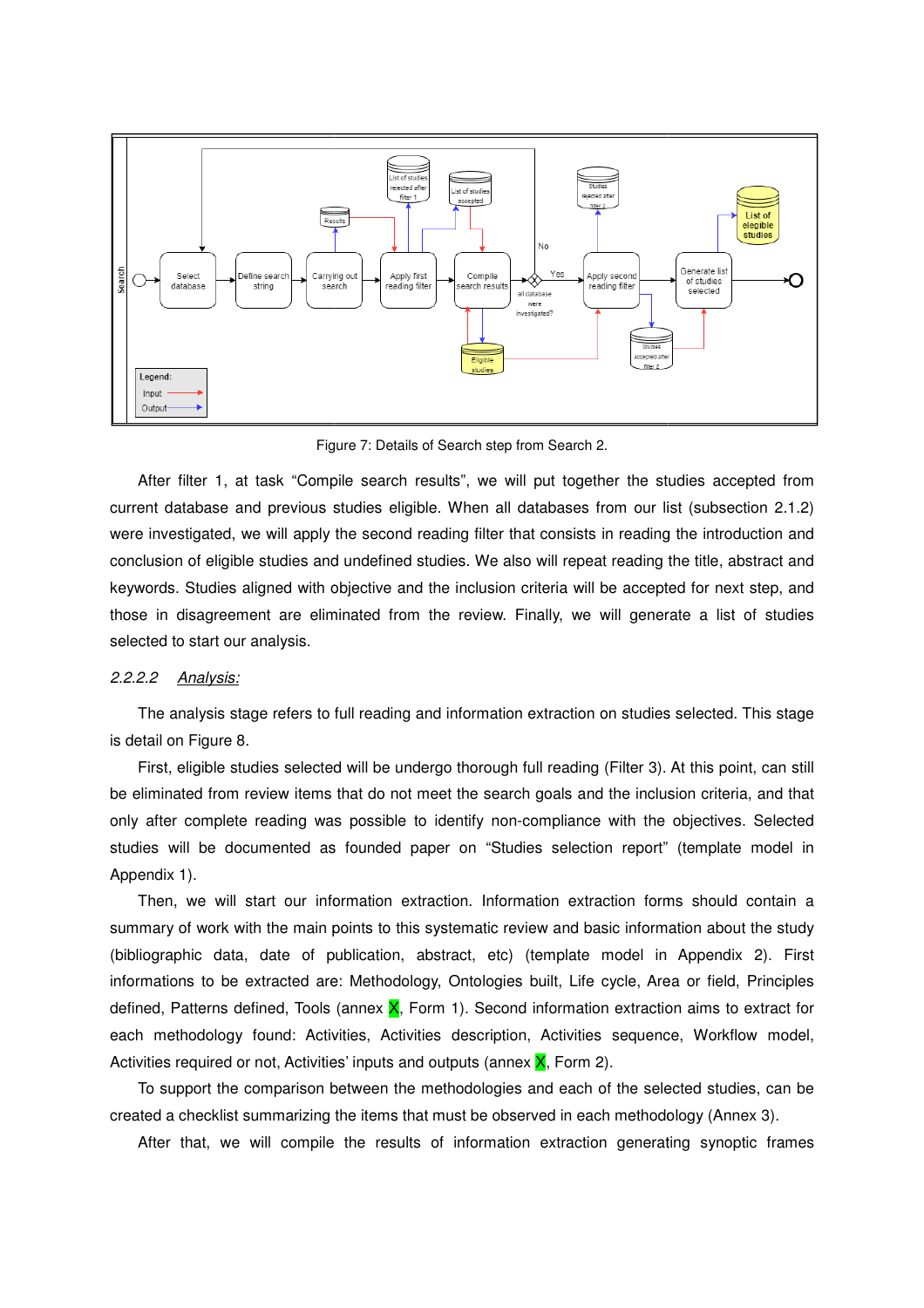according annex  $X$ . We intend to identify from this study amount of ontologies built, advantages, and disadvantages of each MBDO.



Figure 8: Details of Analysis step from Search 2.

As part of our analysis, we also intend to apply the 5W1H approach that is a technique to help visualize process activities with better clarity. 5W1H approach aims a mapping of these activities identifying: What (activities or steps) will be done; Who (responsible) will do that; When (what time) it will be done; Where (place) it will be done; Why (reasons) this activity should be done; and How (procedure or manner) this activity should be done.

Finally, we finish our analysis using a SWOT analysis or SWOT matrix that is a method used to evaluate the strengths, weaknesses, opportunities and threats involved in a project, or in our case in a MBDO. Where: Strengths, are the characteristics of the MBDO that represent an advantage over others; Weaknesses, are the characteristics of the MBDO that represent a disadvantage over others; Opportunities, are features or elements of the MBDO that could employ advantage compared to others; and Threats, are: are features or elements of the MBDO that could cause trouble if compared to others. ity should be done.<br>
sis using a SWOT analysis or SWOT matrix that is a method used to<br>
ses, opportunities and threats involved in a project, or in our case in a<br>
the characteristics of the MBDO that represent an advantage cteristics<br>cs of the<br>of the M<br>lements (<br>still make<br>tion forms<br>stage of<br>pport will t

Both researcher and reviewer should still make notes of each job highlighting the relevant points. These notes will compose the data extraction forms that for each text considered valid and read in its entirety the reviewer will create.

#### 2.2.2.3 Documentation of results:

As well as "Documentation of results" stage of the Search 1, we will store all studies at EndNote repository for possible reanalysis. A final report will be create with a summary results of this systematic review. It's going to be part of the report data such total of papers found on search and amount selected, decisions made, and others relevant informations. Finally, we going to write a document to publish our results with this systematic review.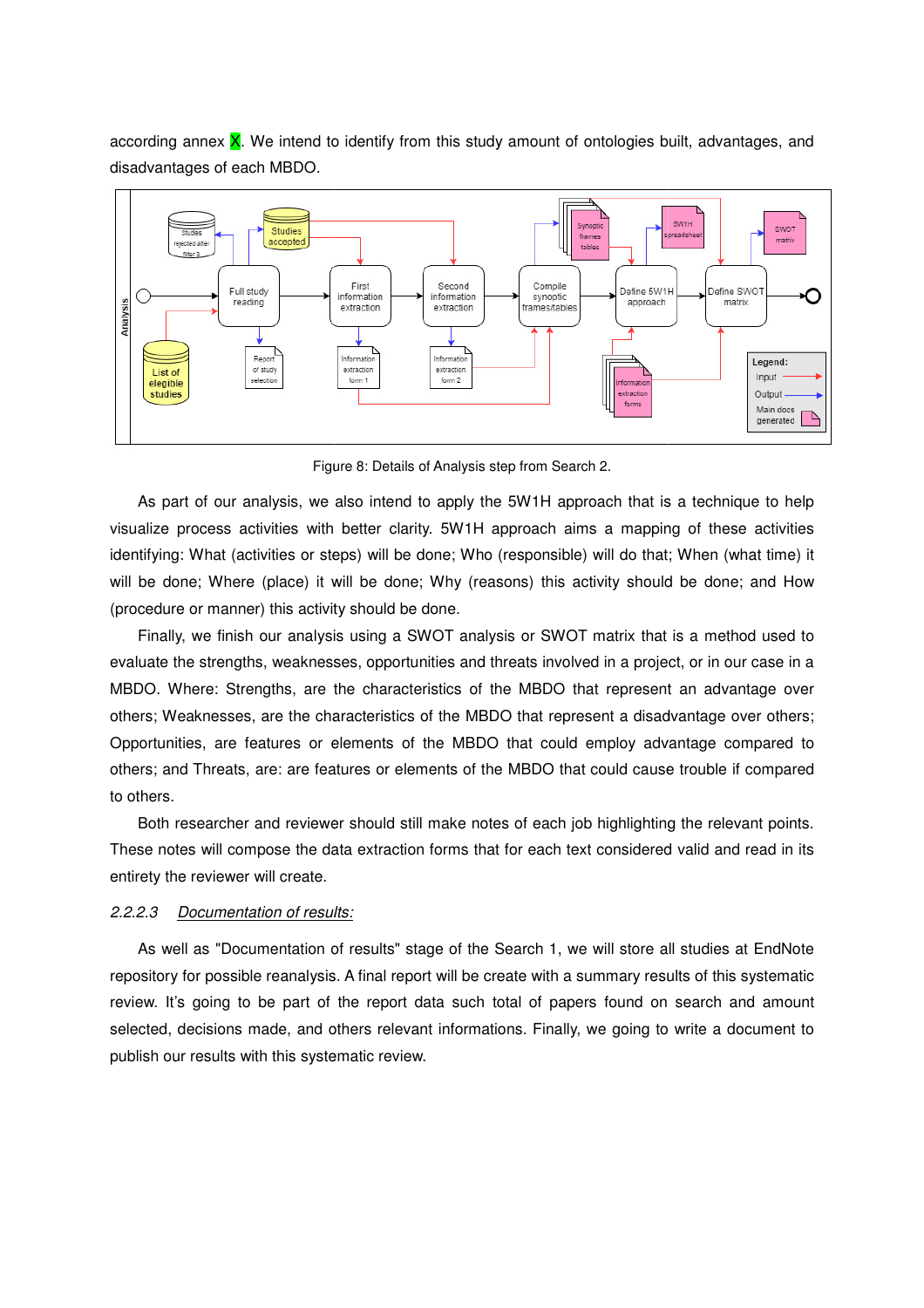

Figure 9: Details of Documentation step from Search 2.

## **2.2.3 Search Strings Base Base:**

In English:

#### **2.2.3.1 Search string base to search 1:**

To search studies about general methodologies:

(methodology OR methodologies OR method OR methods OR techniques OR technique OR process OR processes OR procedure OR procedures OR proceeding OR proceedings) AND (building OR build OR engineering OR engineer OR developing OR develop OR designing OR design OR compound OR conception OR make OR making OR fabricating OR fabrication OR creation OR create) AND (ontology OR ontologies OR ontological) AND (knowledge AND (organization OR representation))

| <b>Database</b>     | <b>Search String</b> | <b>Results</b> |
|---------------------|----------------------|----------------|
| <b>IEEE</b>         |                      |                |
| <b>ACM</b>          |                      |                |
| <b>INSPEC</b>       |                      |                |
| Web<br>of           |                      |                |
| Science             |                      |                |
| PubMed              |                      |                |
| <b>EBSCOhost</b>    |                      |                |
| <b>CAPES Portal</b> |                      |                |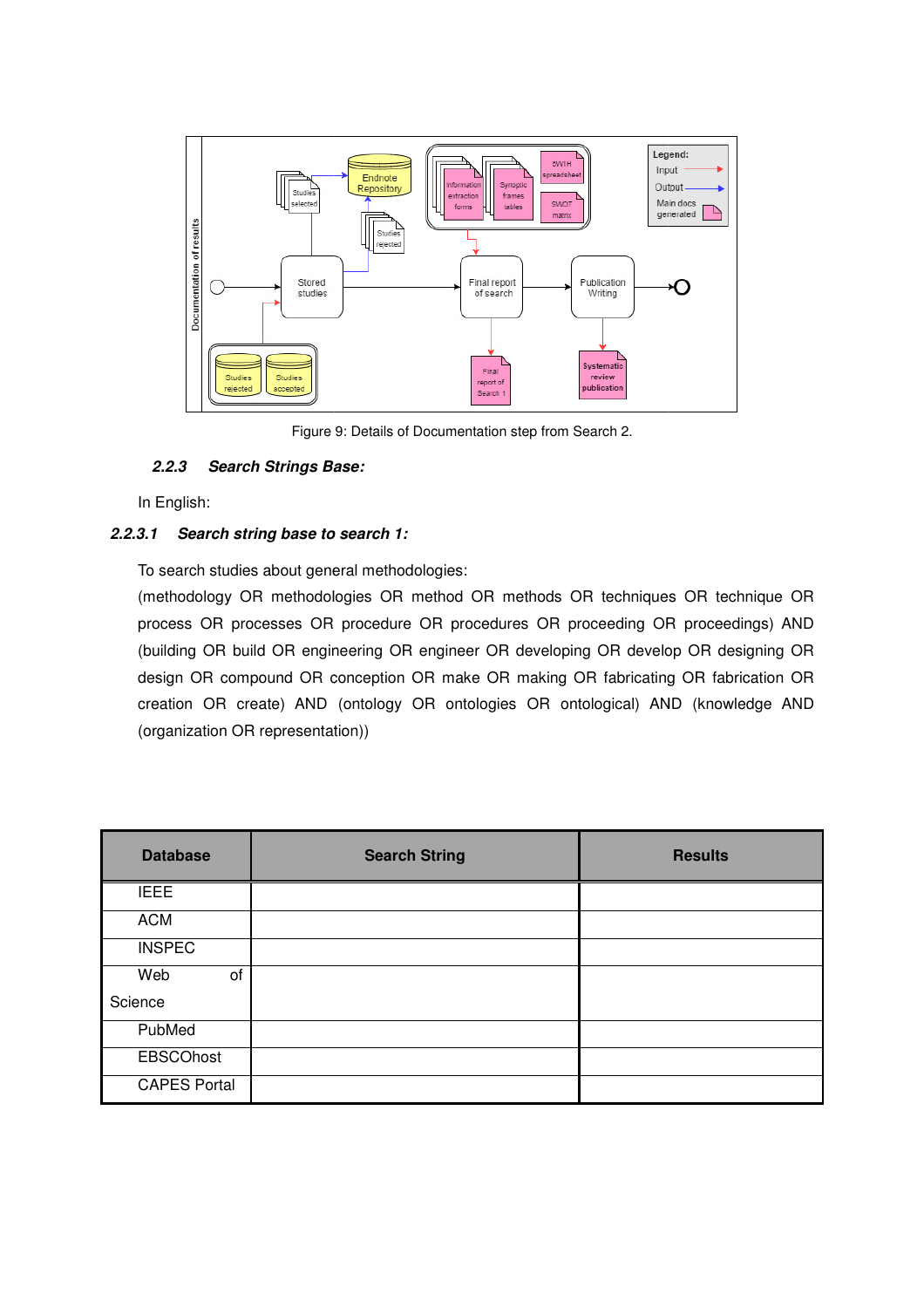#### **2.2.3.2 Search string base to search 2:**

To search studies about specifics methodologies:

("Uschold Methodology" OR "Grüninger and Fox's methodology" OR "Cyc method" OR "TOVE Project" OR "Enterprise Ontology" OR "Kactus method" OR "SENSUS method" OR "On-To-Knowledge" OR "Ontological Realism Methodology" OR "Ontology Development 101" OR "Methontology" OR "Neon methodology" OR "DILIGENT methodology" OR "EXPLODE methodology" OR "UP for ONtology").

("ontology building" OR "ontology engineering" OR "ontology developing")

| <b>Database</b>     | <b>Search String</b> | <b>Results</b> |
|---------------------|----------------------|----------------|
| <b>IEEE</b>         |                      |                |
| <b>ACM</b>          |                      |                |
| <b>INSPEC</b>       |                      |                |
| Web<br>of           |                      |                |
| Science             |                      |                |
| PubMed              |                      |                |
| <b>EBSCOhost</b>    |                      |                |
| <b>CAPES Portal</b> |                      |                |

**2.2.4 Search database 1:** 

**2.2.5 Search database 2:** 

## **3 CRITERIA AND PROCEDURES FOR SELECTION OF STUDIES**

## **3.1 Studies Selection Criteria**

For the selection of the studies were defined types of studies, besides inclusion and exclusion criteria as described below. The scale used for each inclusion and exclusion criteria is nominal involving two options: yes or no.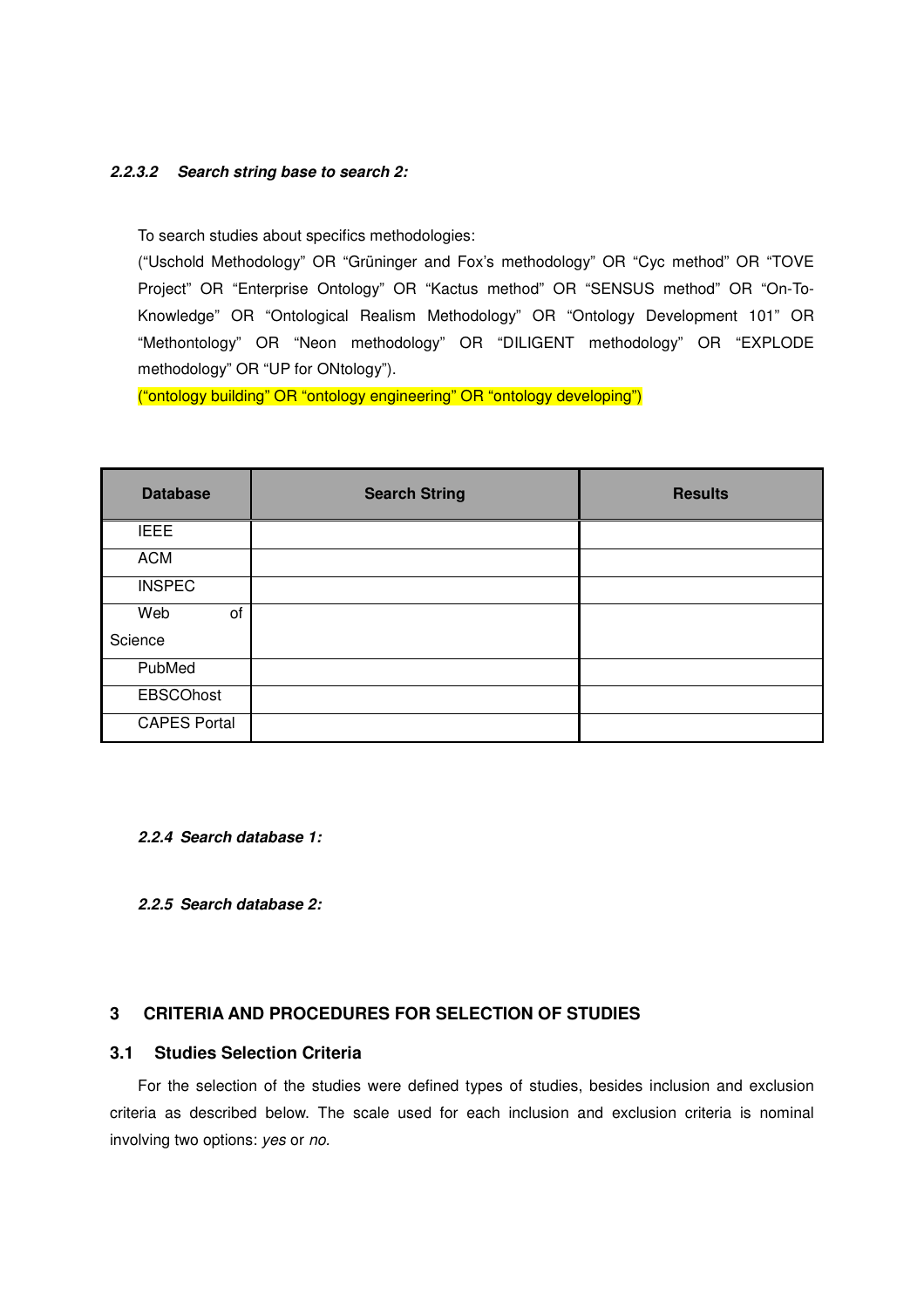**Studies Types:** All kinds of studies related to the research topic will be selected if they are papers, thesis, dissertation, **books**. Conclusion projects/researches of undergraduate courses will not be used.

**Studies Priority Criteria:** This research will prioritize studies wrote by the authors that proposed the methodology.

**Studies Inclusion Criteria:** This research will select studies that…

- a. must be published and available work fully in scientific databases or printed versions.
- b. must be written in English or Portuguese.
- c. must be recent work (published since 2005) or a consolidated oldest work.
- d. must already have approval by the scientific community.
- e. must present methods and techniques to build ontologies that has already been used at least once.
- f. present methodologies and methods most discussed in the literature. This will be defined by an occurrence frequency table that will be built.
- g. present a comparison between methods and techniques to build ontologies if properly present the researched references.
- h. must present methods and techniques to build formal ontology.
- i. must present methods and techniques to build domain ontology.

**Studies Exclusion Criteria:** This research will not select studies that …

- a. describing methodologies to build top level ontologies.
- b. published as short papers or posters.
- c. present ontology construction methodology without showing their practical application.
- d. not present domain ontology construction.
- e. present methodologies and methods weakly discussed in the literature. This will be defined by an occurrence frequency table that will be built.
- f. their titles, keyword and abstract are not available in English, Portuguese, Spanish or French.

#### **3.2 Quality criteria in studies:**

In case of papers or articles, the study must have been published in a journal or conference proceedings with peer review.

In case of dissertation or thesis, they must have been approved by the examining board.

To evaluate the articles the following criteria will be used: population considered in the evaluation and statistical methods.

- a) the number of citations received.
- b) the number of citations received by the authors.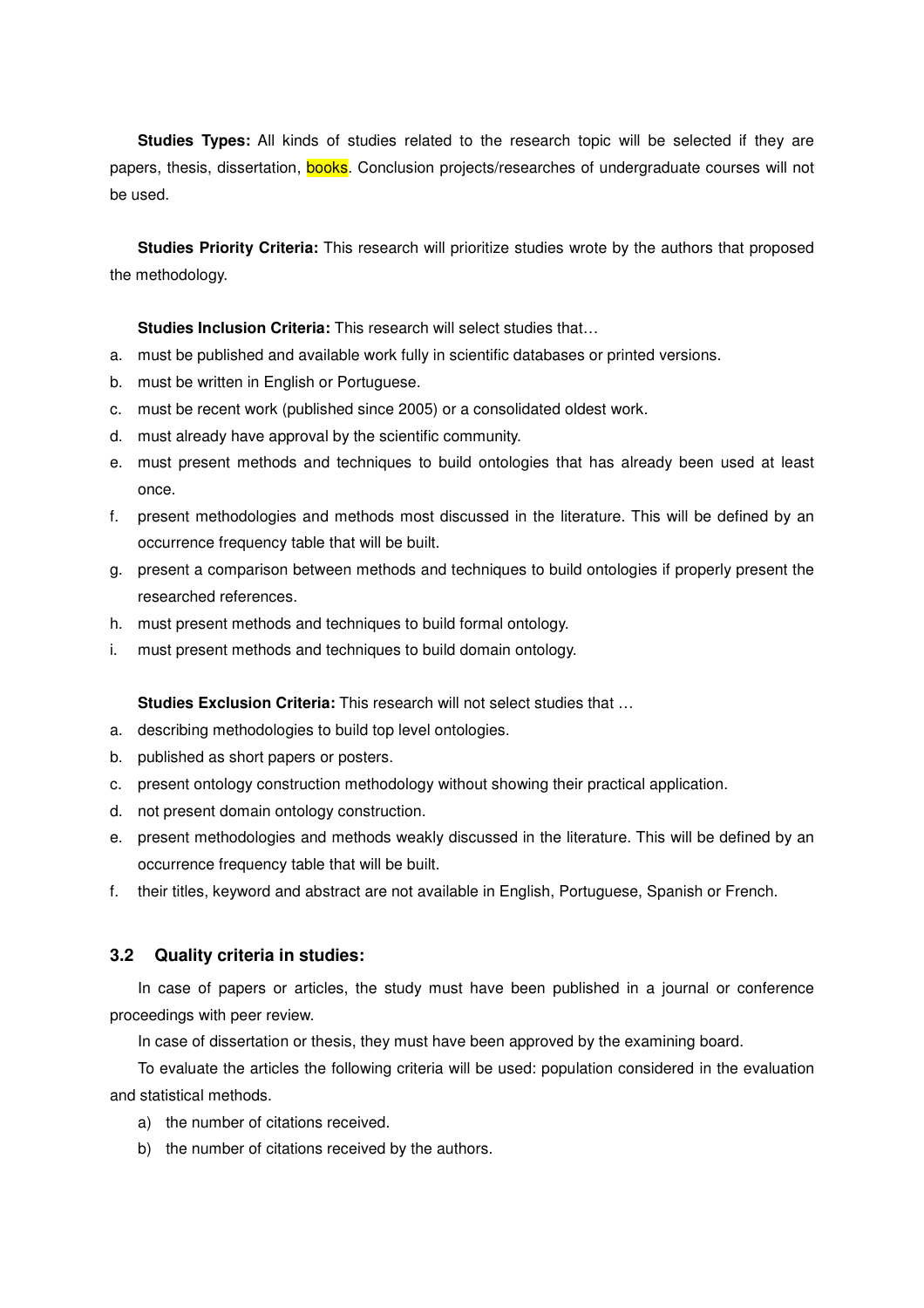c) the ranking of source or journal where the study was found according  $S\overline{JR}^2$ .

# **4 INFORMATION EXTRACTION**

## **4.1 Summary of the results:**

For each methodology to build ontology founded on studies, the information that will be extracted are:

- a. Activities and activities sequence.
- b. Draw a workflow model.
- c. Activities description.
- d. Inputs and outputs activities.
- e. Identify if the activity is required or not.
- f. Development life cycle.
- g. Area or field of the ontology created using this methodology (main area).
- h. Ontologies built.
- i. Principles and patterns defined.
- j. Tools used and recommended.

A quantitative analysis of the methodology will be drawn up in order to determine how much the methodology is used from the amount of ontologies built with it. It will also elaborate a qualitative analysis in order to determine the advantages and disadvantages of each methodology.

# **4.2 Final report**

SJR-

http://www.scimagojr.com/journalrank.php?area=0&category=3309&country=all&year=2014&order=sjr &min=0&min\_type=cd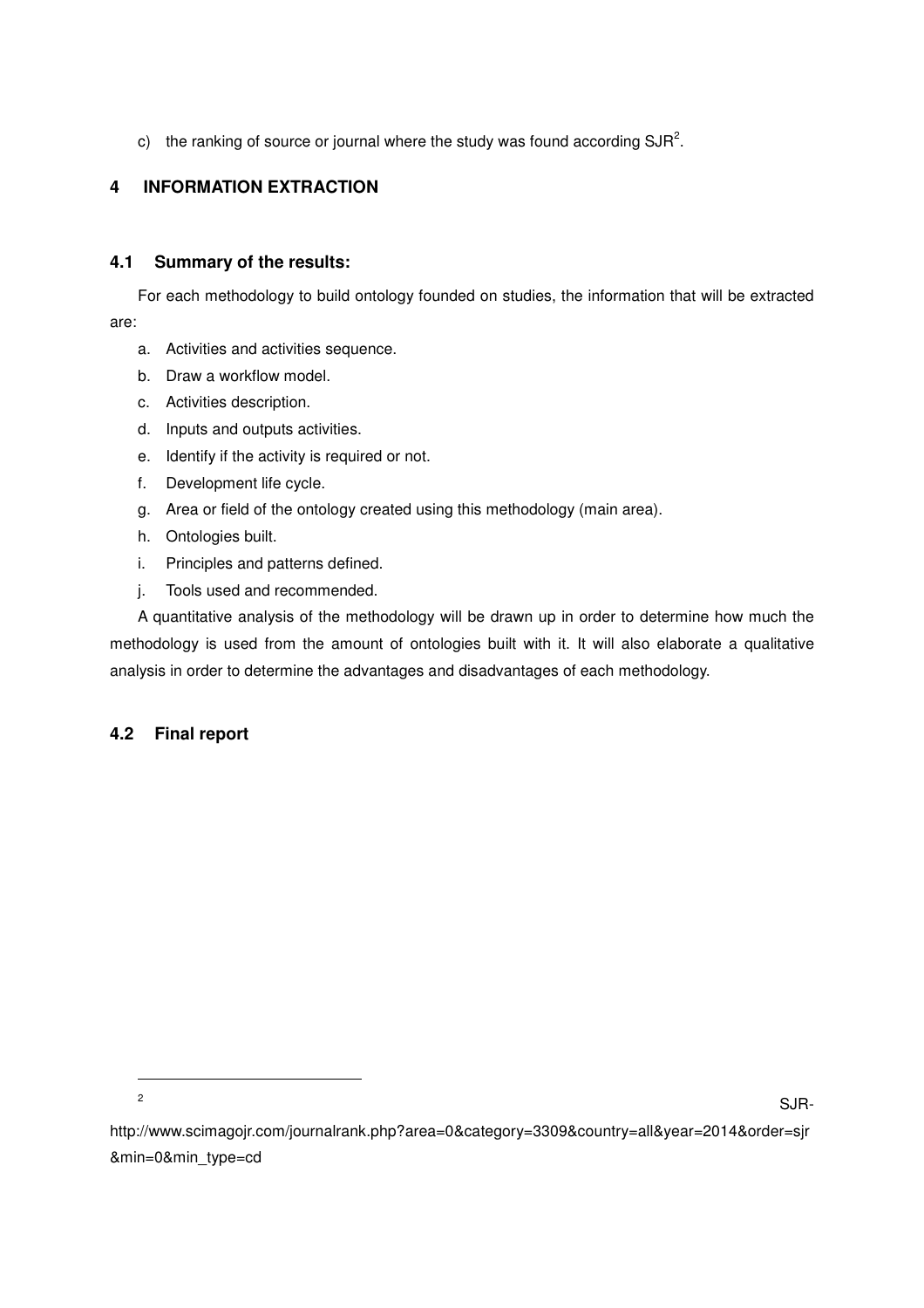#### **5 REFERENCES**

Biolchini, J., Mian, P. G., Natali, A. C. C., & Travassos, G. H. (2005). Systematic review in software engineering. System Engineering and Computer Science Department COPPE/UFRJ, Technical Report ES, 679(05), 45.

Brereton, P., Kitchenham, B. A., Budgen, D., Turner, M., & Khalil, M. (2007). Lessons from applying the systematic literature review process within the software engineering domain. Journal of Systems and Software, 80(4), 571-583. doi:http://dx.doi.org/10.1016/j.jss.2006.07.009

Kitchenham, B. (2004). Procedures for performing systematic reviews. Keele, UK, Keele University, 33(2004), 1-26.

Mian, P., Conte, T., Natali, A., Biolchini, J., & Travassos, G. (2005, 2005). A systematic review process for software engineering. Paper presented at the 2nd Experimental Software Engineering Latin American Workshop, Brazil.

Uschold, M., & Gruninger, M. (1996). Ontologies: Principles, methods and applications. The Knowledge Engineering Review, 11(02), 93-136.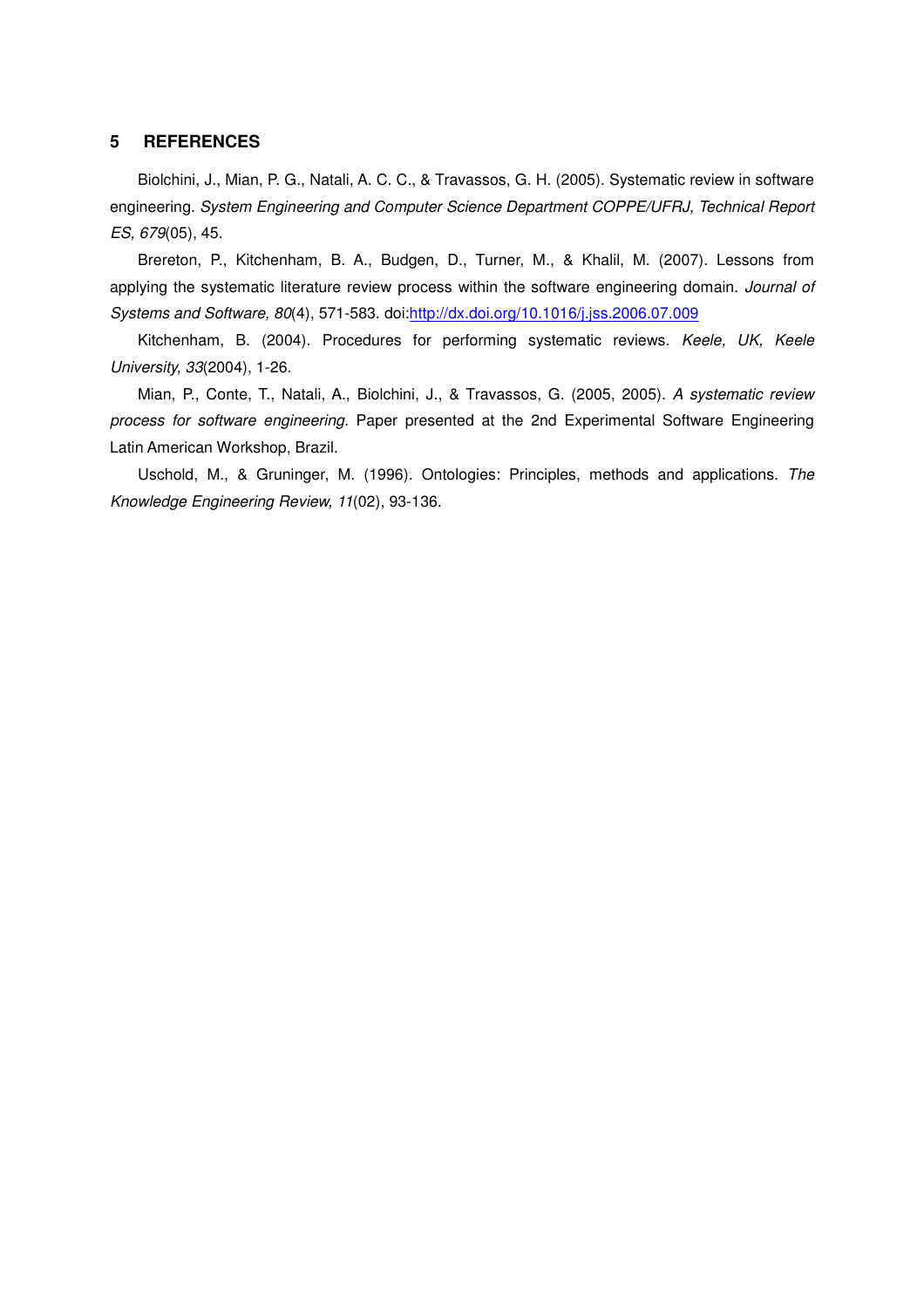# Annex 1: GLOSSARY

| <b>Term</b>        | <b>Definition adopted</b>                                                                                                                            | <b>Synonyms</b>                  |
|--------------------|------------------------------------------------------------------------------------------------------------------------------------------------------|----------------------------------|
| <b>Activity</b>    | Smallest unit of work performed for a particular purpose.                                                                                            | Task, Step                       |
| Ontology           |                                                                                                                                                      |                                  |
| Domain<br>ontology |                                                                                                                                                      |                                  |
| <b>Procedure</b>   | A description to define how to do an activity.                                                                                                       |                                  |
| <b>Process</b>     | A set of activities used to define what needs to be done<br>to develop something, when the step should be<br>performed and who are involved on this. | Methodology,<br>method, workflow |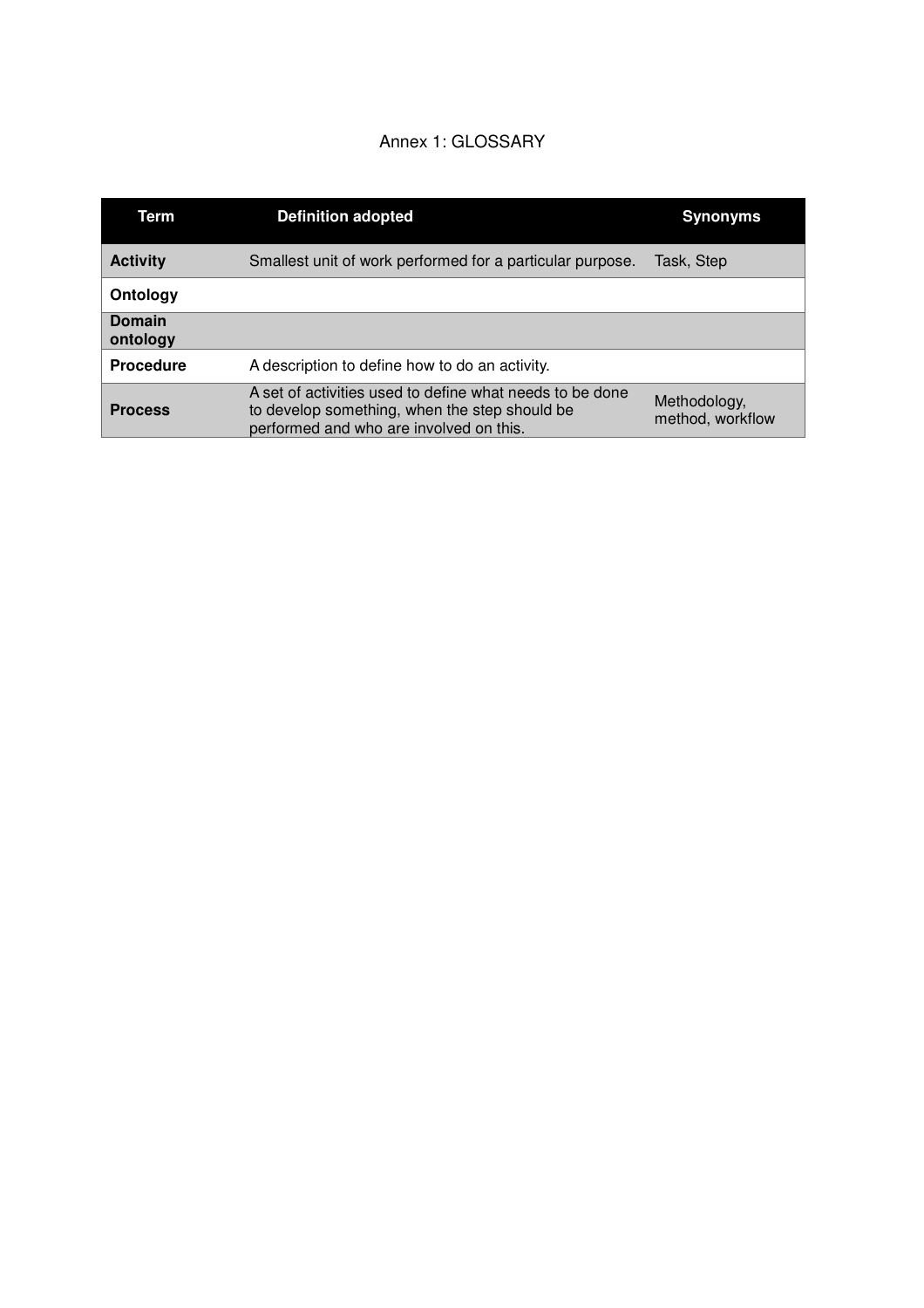# Annex 2: **METHODOLOGIES RELATED ON CONTROL PAPERS**

| <b>Methodology</b>                                     | Author(s)                                                  | <b>Ontologies built</b> | <b>Studies related</b> |
|--------------------------------------------------------|------------------------------------------------------------|-------------------------|------------------------|
| Methodology of<br>1.<br><b>Ontological Realism</b>     |                                                            | <b>Gene Ontology</b>    |                        |
| Methontology<br>2.                                     | Gómez-Perez,<br>FernandezLopes<br>Vicente<br>and<br>(1996) |                         |                        |
| Neon methodology<br>3.                                 | SuarézFigueroa<br>(2008)                                   |                         |                        |
| Up for ONtology<br>4.<br>(UPON)                        | Nicola,<br>De<br>Missikoff<br>and<br>Navigli (2009)        |                         |                        |
| 5. TOVE Project (Toronto<br><b>Virtual Enterprise)</b> | Gruninger and Fox<br>(1995)                                |                         |                        |
| 6. On-To-Knowledge<br>Methodology (OTKM)               | Sure, Staab and<br>Stuber (2003)                           |                         |                        |
| <b>Enterprise Ontology</b><br>7.                       | Uschold and King<br>(1995)                                 |                         |                        |
| <b>DILIGENT</b><br>8.<br>methodology                   |                                                            |                         |                        |
| 9. EXPLODE<br>methodology                              |                                                            |                         |                        |
| 10. Kactus method                                      |                                                            |                         |                        |
| 11. SENSUS method                                      |                                                            |                         |                        |
| 12. Cyc method                                         | Reed and Lenat<br>(2002)                                   |                         |                        |
| 13. Ontology Development<br>101                        | Noy<br>and<br>McGuiness (2001)                             |                         |                        |
| 14. OntoForInfoScience                                 |                                                            |                         |                        |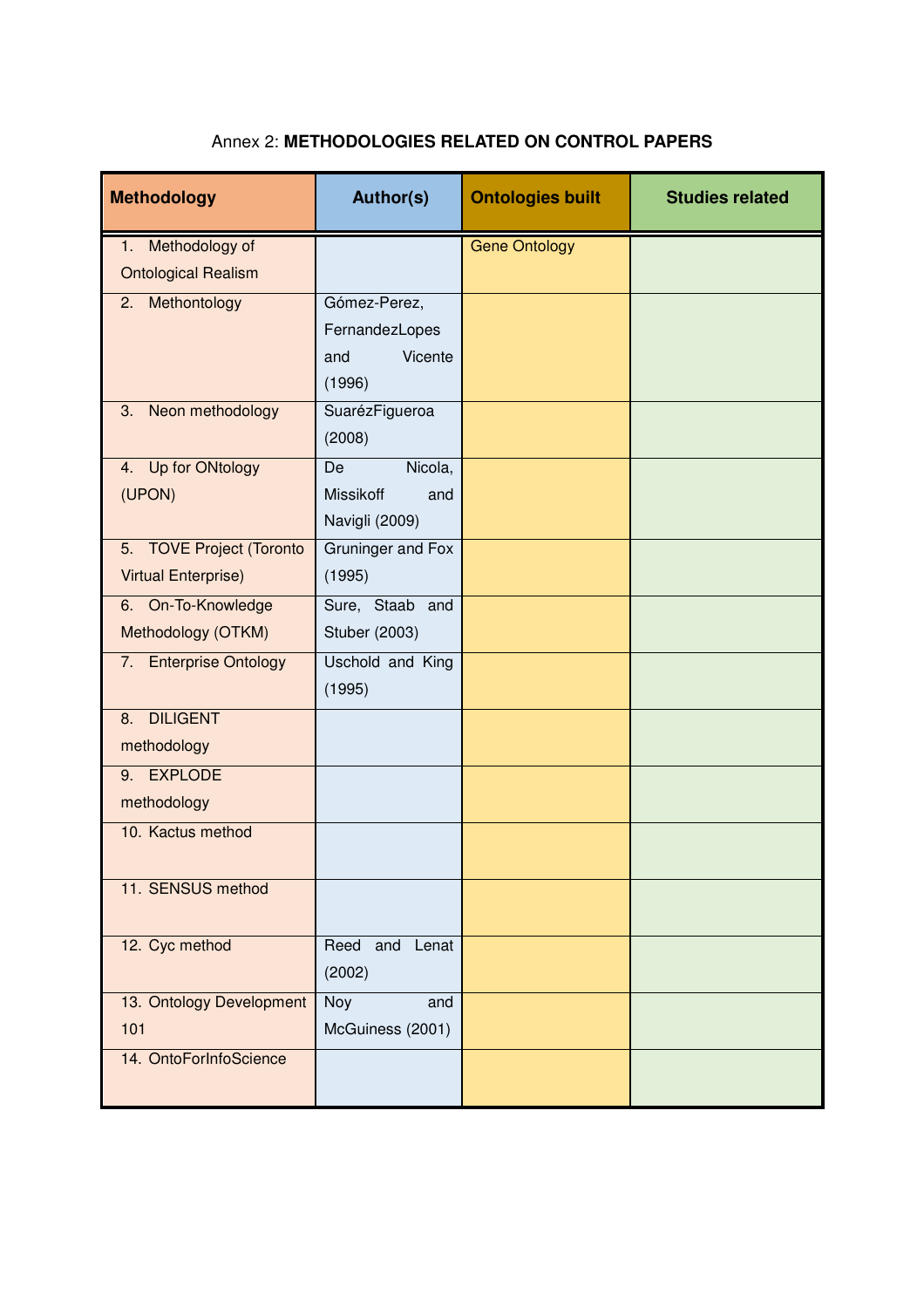# Annex 3: COMPARATIVE TO SELECTION OF DATABASES:

| <b>Database</b>                                                                    | <b>Partial or</b><br>Subject <sup>3</sup><br><b>Full text</b><br><b>Provider</b><br>available |           |    | <b>URL</b>                | <b>Comments</b> |            |                |    |              |                                                                       |                                                                                                                                                                                                                                                                                                |
|------------------------------------------------------------------------------------|-----------------------------------------------------------------------------------------------|-----------|----|---------------------------|-----------------|------------|----------------|----|--------------|-----------------------------------------------------------------------|------------------------------------------------------------------------------------------------------------------------------------------------------------------------------------------------------------------------------------------------------------------------------------------------|
|                                                                                    | IS.                                                                                           | <b>CS</b> | PH | HS                        | <b>ME</b>       | <b>YES</b> | N <sub>O</sub> | UB | <b>CAPES</b> |                                                                       |                                                                                                                                                                                                                                                                                                |
| Philosopher's Index<br>1.                                                          |                                                                                               |           | Χ  |                           |                 | Χ          |                | Χ  |              | http://philindex.org/                                                 | Full Text via EBSCOhost Research<br>Databases: https://www.ebscohost.com/                                                                                                                                                                                                                      |
| JSTOR (Journal STORage)<br>2.                                                      |                                                                                               |           | X  | X                         |                 | Χ          |                | Χ  |              | http://www.jstor.org/                                                 | JSTOR provides the full-text of articles<br>from hundreds of the most influential<br>academic journals.                                                                                                                                                                                        |
| Project MUSE<br>3.                                                                 | X                                                                                             | X         | X  | X                         | X               | X          |                | Χ  | $\sf X$      | https://muse.jhu.edu/                                                 | MUSE content can be accessed through<br>partners such as EBSCO, ProQuest,<br>SCOPUS (Elsevier).                                                                                                                                                                                                |
| 4. MEDLINE                                                                         |                                                                                               |           |    | $\boldsymbol{\mathsf{X}}$ | X               | X          |                | X  | $\mathsf{X}$ | https://www.nlm.nih.gov/pubs/f<br>actsheets/medline.html              | MEDLINE is the largest subset of<br>PubMed.                                                                                                                                                                                                                                                    |
| Web of Science Core Collection<br>5.                                               | $\times$                                                                                      |           |    | X                         | X               | X          |                | Χ  |              | http://wokinfo.com/products_tools/<br>multidisciplinary/webofscience/ | Collection of multidisciplinary databases<br>which includes:<br>• Arts and Humanities Citation Index<br>• Science Citation Index<br>• Social Sciences Citation Index<br>· Book Citation Index<br>•Conference Proceedings Citation<br>Index<br>• Current Chemical Reactions<br>· Index Chemicus |
| Library Literature & Information<br>6.<br><b>Science Full Text</b>                 | $\mathsf{X}$                                                                                  |           |    |                           |                 | Χ          |                | Χ  |              |                                                                       | Full Text by EBSCOhost Research<br>Databases: https://www.ebscohost.com/                                                                                                                                                                                                                       |
| 7. Library, Information Science &<br>Technology Abstracts with Full<br><b>Text</b> | X                                                                                             |           |    |                           |                 | Χ          |                | Χ  |              |                                                                       | Full Text by EBSCOhost Research<br>Databases: https://www.ebscohost.com/                                                                                                                                                                                                                       |
| <b>Education Resources</b><br>$\overline{8}$ .<br>Information Center (ERIC)        | X                                                                                             |           |    |                           |                 | X          |                | X  |              | http://eric.ed.gov/                                                   | Full Text by EBSCOhost Research<br>Databases: https://www.ebscohost.com/                                                                                                                                                                                                                       |
| Library and Information Science<br>9.<br>Abstracts (LISA)                          | X                                                                                             |           |    |                           |                 |            | X              |    |              |                                                                       | Excluded by absence of full text                                                                                                                                                                                                                                                               |
| 10. IEEE Xplore                                                                    |                                                                                               | X         |    |                           |                 | X          |                | X  |              | http://ieeexplore.ieee.org/Xplore/<br>home.jsp                        |                                                                                                                                                                                                                                                                                                |
| 11. ACM Digital Library                                                            |                                                                                               | X         |    |                           |                 | X          |                | X  |              | http://dl.acm.org/                                                    |                                                                                                                                                                                                                                                                                                |
| 12. INSPEC (Information Services<br>for Physics, Electronics, and<br>Computing)    |                                                                                               | X.        |    |                           |                 | Χ          |                | Χ  |              | http://www.engineeringvillage.com/                                    |                                                                                                                                                                                                                                                                                                |
| 13. Computer Source                                                                |                                                                                               | X         |    |                           |                 | Χ          |                | X  |              |                                                                       | Full Text by EBSCOhost Research<br>Databases: https://www.ebscohost.com/                                                                                                                                                                                                                       |

 $^3$  IS=Information science or Library Science; CS=Computer science; PH=Philosophy; HS=Health sciences; ME=Medicine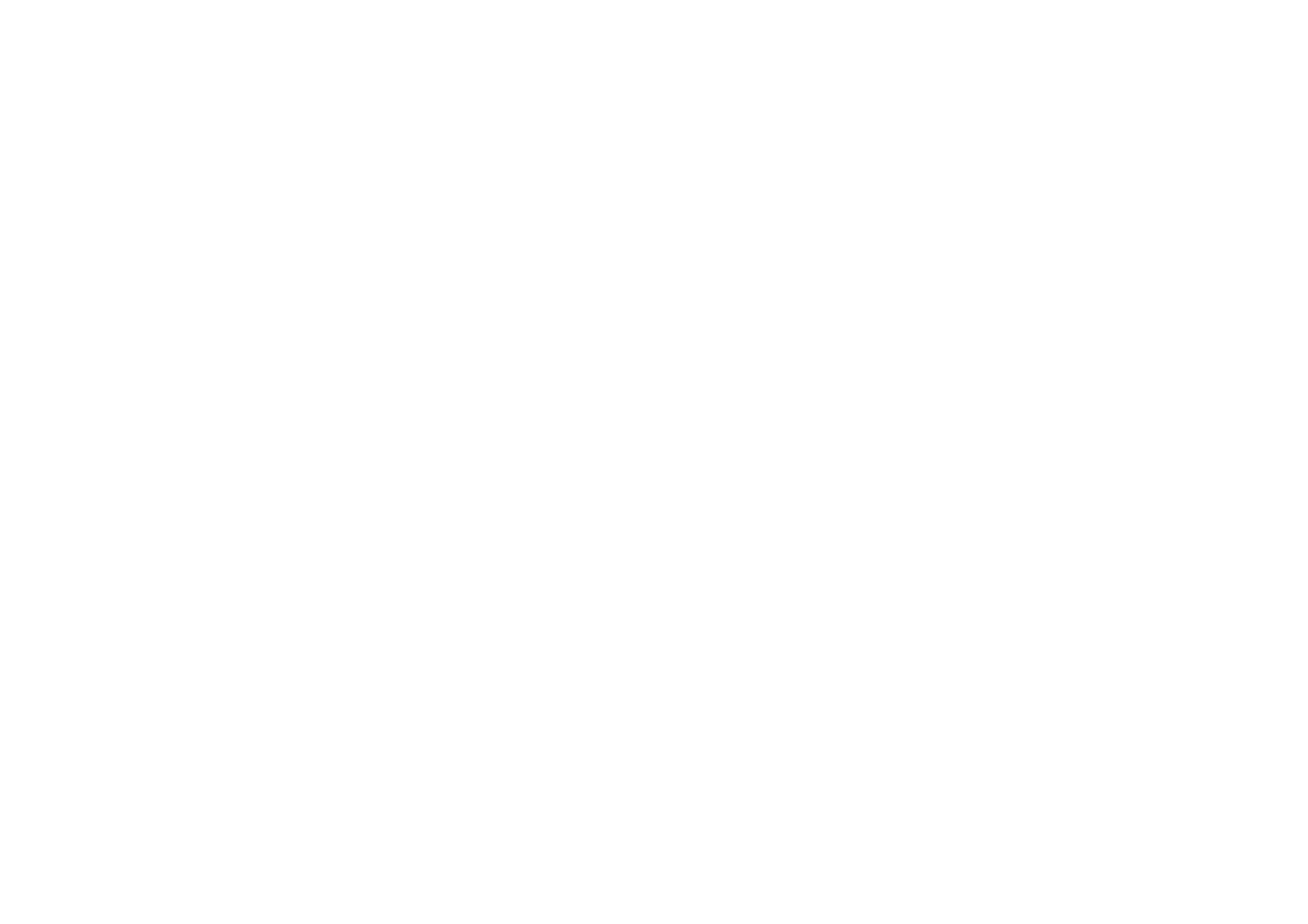| <b>Database</b>                                               |              |                                                                                                                        | <b>Subject</b> |                                                                                                                                                                                                                                                                                                                                                                                                                                               |           | available          | <b>Partial or</b><br><b>Full text</b> | <b>Provider</b>           |              |                                     |                                                                                                                                                                                                             | <b>URL</b> | <b>Comments</b> |
|---------------------------------------------------------------|--------------|------------------------------------------------------------------------------------------------------------------------|----------------|-----------------------------------------------------------------------------------------------------------------------------------------------------------------------------------------------------------------------------------------------------------------------------------------------------------------------------------------------------------------------------------------------------------------------------------------------|-----------|--------------------|---------------------------------------|---------------------------|--------------|-------------------------------------|-------------------------------------------------------------------------------------------------------------------------------------------------------------------------------------------------------------|------------|-----------------|
| 14. Applied Science &<br><b>Technology Source</b>             | <b>IS</b>    | <b>CS</b><br>Χ                                                                                                         | PH             | <b>HS</b>                                                                                                                                                                                                                                                                                                                                                                                                                                     | <b>ME</b> | <b>YES</b><br>X    | NO                                    | <b>UB</b><br>X            | <b>CAPES</b> |                                     | Full Text by EBSCOhost Research<br>Databases: https://www.ebscohost.com/                                                                                                                                    |            |                 |
| 15. AccessMedicine                                            |              |                                                                                                                        |                |                                                                                                                                                                                                                                                                                                                                                                                                                                               | Χ         | X                  |                                       | X                         |              | accessmedicine.mhmedical.com        | AccessMedicine provides access to the<br>full text of the current editions of nearly<br>70 medical textbook and reference titles<br>with updated content and thousands of<br>images and illustrations.      |            |                 |
| 16. Academic Search Complete                                  | X            | X                                                                                                                      | X              | X                                                                                                                                                                                                                                                                                                                                                                                                                                             | X         | X                  |                                       | Χ                         |              |                                     | Full Text by EBSCOhost Research<br>Databases: https://www.ebscohost.com/<br>The world's most valuable and<br>comprehensive scholarly database, with<br>multi-disciplinary documents to full-text<br>access. |            |                 |
| 17. Web of Science (formerly Web<br>of Knowledge)             | X            | wokinfo.com/<br>$\boldsymbol{\mathsf{X}}$<br>X<br>X<br>X<br>X<br>X<br>X<br><b>OR</b><br>https://www.webofknowledge.com |                | Collection of multidisciplinary databases<br>which includes:<br>Web of Science Core Collection<br>BIOSIS Previews (Biological Abstracts) &<br><b>BIOSIS Citation Index</b><br><b>Current Contents Connect</b><br>Data Citation Index<br>Derwent Innovations<br><b>KCI-Korean Journal Database</b><br><b>MEDLINE</b><br>SciELO Citation Index - Latin America,<br>Spain, Portugal, the Caribbean & South<br>Africa<br><b>Zoological Record</b> |           |                    |                                       |                           |              |                                     |                                                                                                                                                                                                             |            |                 |
| 18. PubMed                                                    |              |                                                                                                                        |                | X                                                                                                                                                                                                                                                                                                                                                                                                                                             | Χ         | $\mathsf X$        |                                       |                           |              | http://www.ncbi.nlm.nih.gov/pubmed  | PubMed cover MEDLINE database.                                                                                                                                                                              |            |                 |
| 19. Proquest Dissertations & Theses<br>Global                 | $\mathsf{X}$ | X                                                                                                                      | X              | X                                                                                                                                                                                                                                                                                                                                                                                                                                             | Χ         | X                  |                                       | $\boldsymbol{\mathsf{X}}$ | X            |                                     |                                                                                                                                                                                                             |            |                 |
| 20. SciELO - Scientific Electronic<br>Library Online          | X            | X                                                                                                                      | X              | X                                                                                                                                                                                                                                                                                                                                                                                                                                             | Χ         | X                  |                                       | X                         | X            | http://www.scielo.org/php/index.php |                                                                                                                                                                                                             |            |                 |
| 21. ScienceDirect (Elsevier)                                  |              |                                                                                                                        |                | $\pmb{\mathsf{X}}$                                                                                                                                                                                                                                                                                                                                                                                                                            | X         | $\sf X$            |                                       | $\mathsf{X}$              | $\mathsf{X}$ | http://www.sciencedirect.com/       | Access by www-periodicos-capes-gov-br                                                                                                                                                                       |            |                 |
| 22. Scopus (Elsevier)                                         | X            | X                                                                                                                      | Χ              | X                                                                                                                                                                                                                                                                                                                                                                                                                                             | X         | X                  |                                       | X                         |              | http://www.scopus.com/home.url      | Access by www-periodicos-capes-gov-br                                                                                                                                                                       |            |                 |
| 23. Fiocruz Journals Portal (Portal<br>de Periódicos Fiocruz) | $\mathsf{X}$ |                                                                                                                        |                | X                                                                                                                                                                                                                                                                                                                                                                                                                                             | Χ         | X                  |                                       |                           | X            | http://periodicos.fiocruz.br/pt-br  | Access by www-periodicos-capes-gov-br                                                                                                                                                                       |            |                 |
| 24. Springer/LNCS and SpringerLink                            | $\mathsf X$  | Χ                                                                                                                      |                | X                                                                                                                                                                                                                                                                                                                                                                                                                                             | Χ         | $\mathsf X$        |                                       |                           | $\mathsf X$  | http://link.springer.com/           | Access by www-periodicos-capes-gov-br                                                                                                                                                                       |            |                 |
| 25. CiteSeerX                                                 | X            | Χ                                                                                                                      |                |                                                                                                                                                                                                                                                                                                                                                                                                                                               |           | $\pmb{\mathsf{X}}$ |                                       |                           | $\mathsf X$  | http://citeseer.ist.psu.edu/index   | Access by www-periodicos-capes-gov-br                                                                                                                                                                       |            |                 |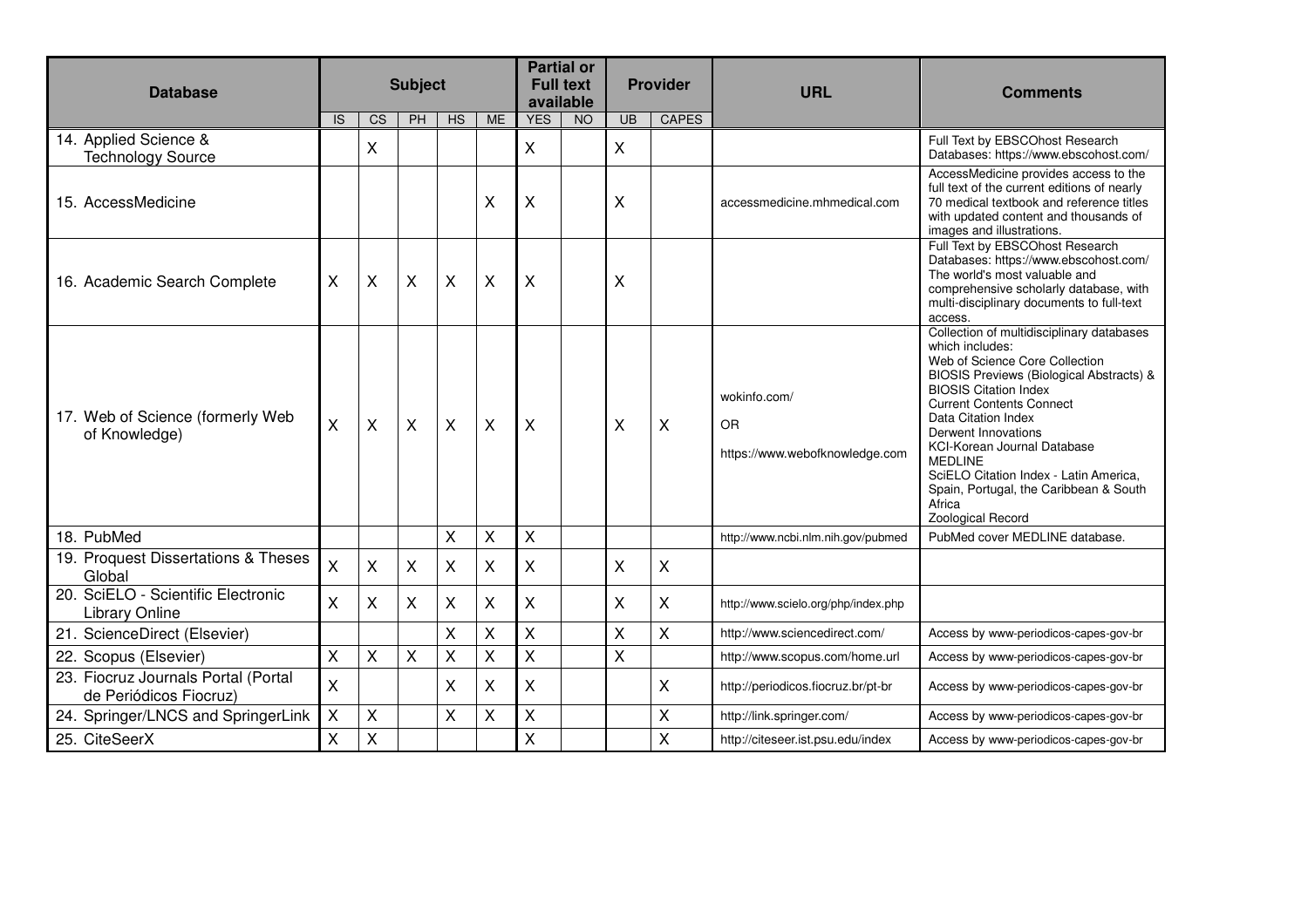| <b>Database</b>                                           |           |                           | <b>Subject</b> |                |           |            | <b>Partial or</b><br><b>Full text</b><br>available | <b>Provider</b> |              |                                                             |                                                                                                                                                                                                                                                                                                                                                                                                                                                                                                                                                                                                                                                                                                                                                                                                                                                                                                                                                                        | <b>URL</b> | <b>Comments</b> |
|-----------------------------------------------------------|-----------|---------------------------|----------------|----------------|-----------|------------|----------------------------------------------------|-----------------|--------------|-------------------------------------------------------------|------------------------------------------------------------------------------------------------------------------------------------------------------------------------------------------------------------------------------------------------------------------------------------------------------------------------------------------------------------------------------------------------------------------------------------------------------------------------------------------------------------------------------------------------------------------------------------------------------------------------------------------------------------------------------------------------------------------------------------------------------------------------------------------------------------------------------------------------------------------------------------------------------------------------------------------------------------------------|------------|-----------------|
|                                                           | <b>IS</b> | <b>CS</b>                 | PH             | H <sub>S</sub> | <b>ME</b> | <b>YES</b> | NO <sub>1</sub>                                    | <b>UB</b>       | <b>CAPES</b> |                                                             |                                                                                                                                                                                                                                                                                                                                                                                                                                                                                                                                                                                                                                                                                                                                                                                                                                                                                                                                                                        |            |                 |
| 26. CAPES Journals Portal (Portal<br>de Periódicos CAPES) | X         | Χ                         | X              | X              | X         | X          |                                                    |                 | Χ            | www-periodicos-capes-gov-br                                 |                                                                                                                                                                                                                                                                                                                                                                                                                                                                                                                                                                                                                                                                                                                                                                                                                                                                                                                                                                        |            |                 |
| 27. CAPES Theses database<br>(Banco de Teses da CAPES)    | X         | X                         | Χ              | X              | X         | X          |                                                    |                 | X            | http://bancodeteses.capes.gov.br/                           |                                                                                                                                                                                                                                                                                                                                                                                                                                                                                                                                                                                                                                                                                                                                                                                                                                                                                                                                                                        |            |                 |
| 28. EBSCOhost Research<br>Databases                       | X         | $\boldsymbol{\mathsf{X}}$ | $\times$       | $\mathsf{X}$   | X         | $\times$   |                                                    | X               |              | Access by UB login.<br>https://www.ebscohost.com/           | Collection of multidisciplinary<br>databases which includes with UB<br>Access: Academic Search Complete,<br>AHFS Consumer Medication Information,<br>Alt HealthWatch, Associates Programs<br>Source, Business Source Alumni Edition,<br>Business Source Complete, Canadian<br>Reference Centre, CINAHL Plus with Full<br>Text, Computer Source, eBook Collection<br>(EBSCOhost), EconLit, Environment<br>Complete, ERIC, GreenFILE, Health<br>Source - Consumer Edition, Health<br>Source - Nursing Academic Edition,<br>Library Literature & Information Science<br>Full Text (H.W. Wilson), Library,<br>Information Science & Technology<br>Abstracts, Library, Information Science &<br>Technology Abstracts with Full Text,<br>MasterFILE Premier, MEDLINE with Full<br>Text, Military & Government Collection,<br>Philosopher's Index, Religion and<br>Philosophy Collection, Social Sciences<br>Full Text (H.W. Wilson), Applied Science<br>& Technology Source, |            |                 |
| 29. EBSCOhost Research<br>Databases                       | X         | $\boldsymbol{\mathsf{X}}$ | $\sf X$        | $\mathsf{X}$   | X         | X          |                                                    |                 | X            | Access by CAPES (UFMG) login.<br>https://www.ebscohost.com/ | Collection of multidisciplinary<br>databases which includes with<br><b>CAPES Access: Academic Search</b><br>Premier; CINAHL with Full Text; Dentistry<br>& Oral Sciences Source; Information<br>Science & Technology Abstracts (ISTA);<br>Library, Information Science &<br>Technology Abstracts with Full Text;<br>SocINDEX with Full Text; Academic<br>Search Elite; Computers & Applied<br>Sciences Complete; MEDLINE Complete                                                                                                                                                                                                                                                                                                                                                                                                                                                                                                                                      |            |                 |
| 30. CiteSeerX                                             | X         | X                         |                |                |           | Χ          |                                                    |                 | X            | http://citeseer.ist.psu.edu/index                           | Access by www-periodicos-capes-gov-br                                                                                                                                                                                                                                                                                                                                                                                                                                                                                                                                                                                                                                                                                                                                                                                                                                                                                                                                  |            |                 |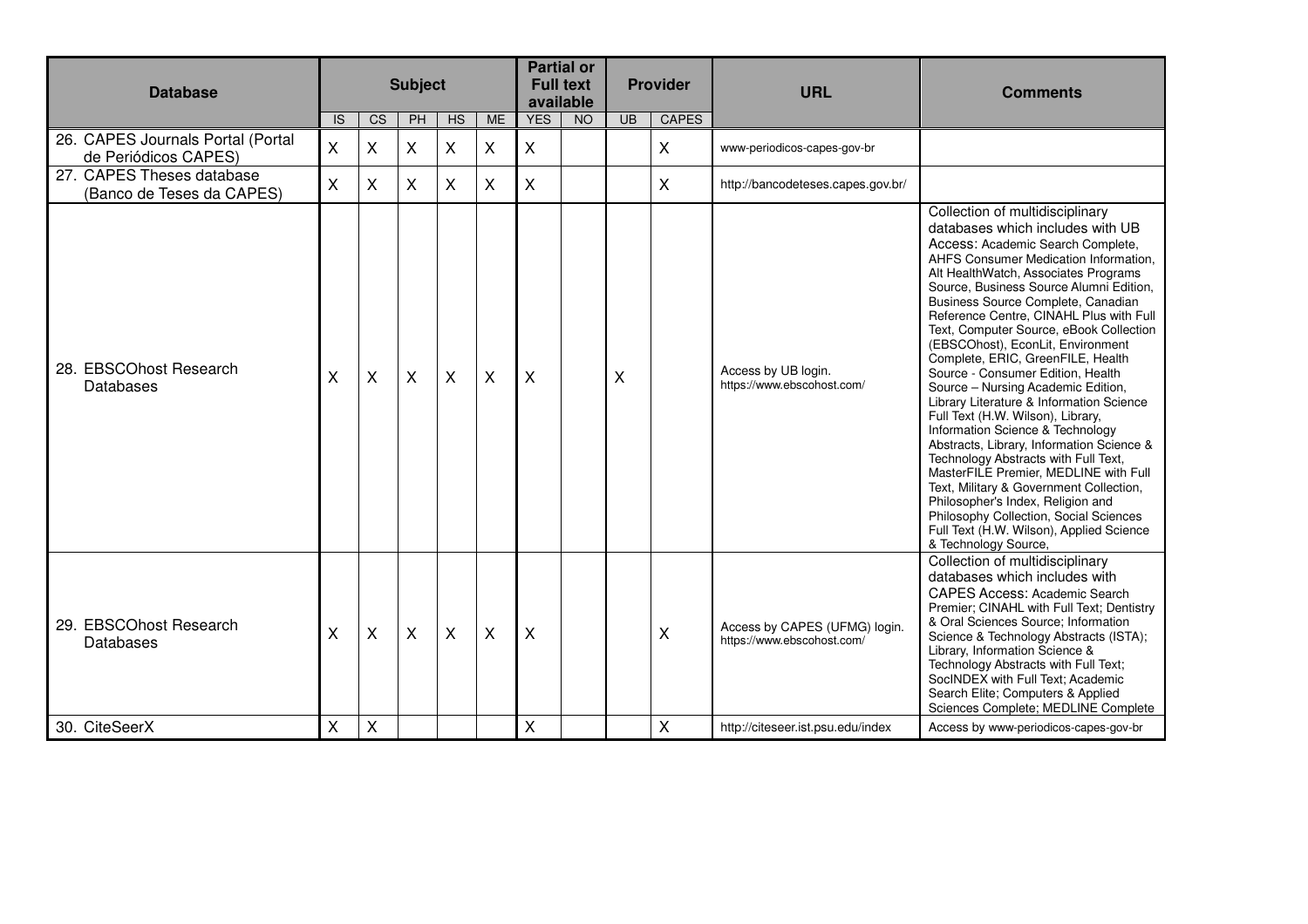# ANNEX 4: SEARCH <sup>1</sup> - INFORMATION EXTRACTION FORM

| <b>Methodology</b> | Author(s) | <b>Ontologies built</b> | <b>Studies related</b> |
|--------------------|-----------|-------------------------|------------------------|
| $\vert 1 \rangle$  |           |                         |                        |
| $\overline{2}$     |           |                         |                        |
| 3)                 |           |                         |                        |
| $\overline{4)}$    |           |                         |                        |
| $\overline{5)}$    |           |                         |                        |
| 6)                 |           |                         |                        |
| $\overline{7}$     |           |                         |                        |
| $\vert 8)$         |           |                         |                        |
| $\overline{9)}$    |           |                         |                        |
| 10)                |           |                         |                        |
| $\overline{11)}$   |           |                         |                        |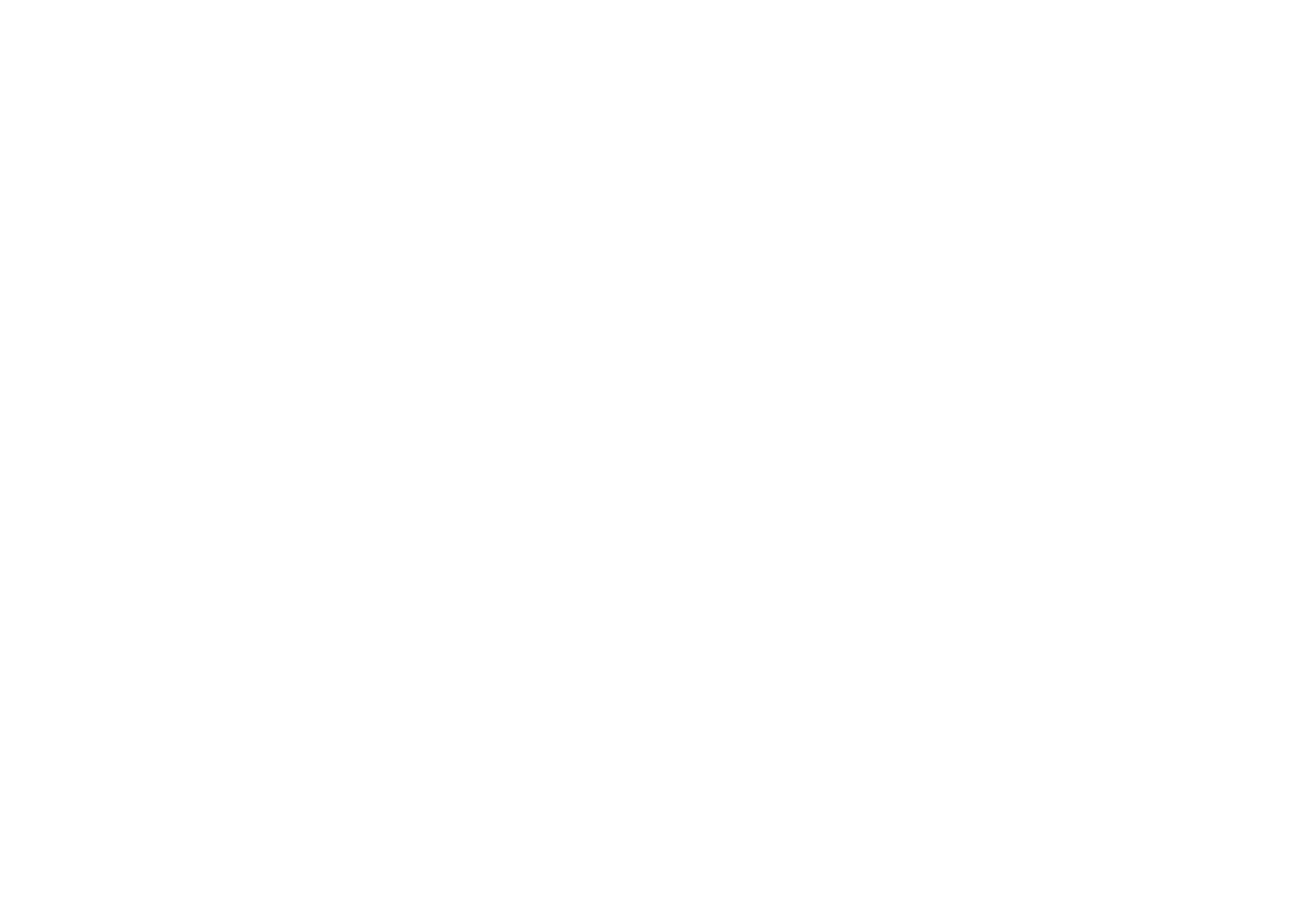| Methodology <sup>4</sup> | Activities* | Activities sequence* | Workflow model* | Activities description* | Activities required or not* | Life cycle* | Activities' inputs and outputs* | Area or field of use* | Ontology built* | Principles defined* | Patterns defined* | Tools recommended* | Amount of ontologies built* | Advantages* | Disadvantages* |
|--------------------------|-------------|----------------------|-----------------|-------------------------|-----------------------------|-------------|---------------------------------|-----------------------|-----------------|---------------------|-------------------|--------------------|-----------------------------|-------------|----------------|
| 1.                       |             |                      |                 |                         |                             |             |                                 |                       |                 |                     |                   |                    |                             |             |                |
| 2.                       |             |                      |                 |                         |                             |             |                                 |                       |                 |                     |                   |                    |                             |             |                |
| 3.                       |             |                      |                 |                         |                             |             |                                 |                       |                 |                     |                   |                    |                             |             |                |
| 4.                       |             |                      |                 |                         |                             |             |                                 |                       |                 |                     |                   |                    |                             |             |                |
| 5.                       |             |                      |                 |                         |                             |             |                                 |                       |                 |                     |                   |                    |                             |             |                |
| 6.                       |             |                      |                 |                         |                             |             |                                 |                       |                 |                     |                   |                    |                             |             |                |
| 7.                       |             |                      |                 |                         |                             |             |                                 |                       |                 |                     |                   |                    |                             |             |                |
| 8.                       |             |                      |                 |                         |                             |             |                                 |                       |                 |                     |                   |                    |                             |             |                |
| 9.                       |             |                      |                 |                         |                             |             |                                 |                       |                 |                     |                   |                    |                             |             |                |
| 10.                      |             |                      |                 |                         |                             |             |                                 |                       |                 |                     |                   |                    |                             |             |                |
| 11.                      |             |                      |                 |                         |                             |             |                                 |                       |                 |                     |                   |                    |                             |             |                |
| 12.                      |             |                      |                 |                         |                             |             |                                 |                       |                 |                     |                   |                    |                             |             |                |
| 13.                      |             |                      |                 |                         |                             |             |                                 |                       |                 |                     |                   |                    |                             |             |                |
| 14.                      |             |                      |                 |                         |                             |             |                                 |                       |                 |                     |                   |                    |                             |             |                |
| 15.                      |             |                      |                 |                         |                             |             |                                 |                       |                 |                     |                   |                    |                             |             |                |

## ANNEX 5: CHECKLIST OF INFORMATION EXTRATION

-

 $4$  Each methodology is going to receive a number to be identified.

<sup>\*</sup> Inform: X (checked), NA (Not applicable).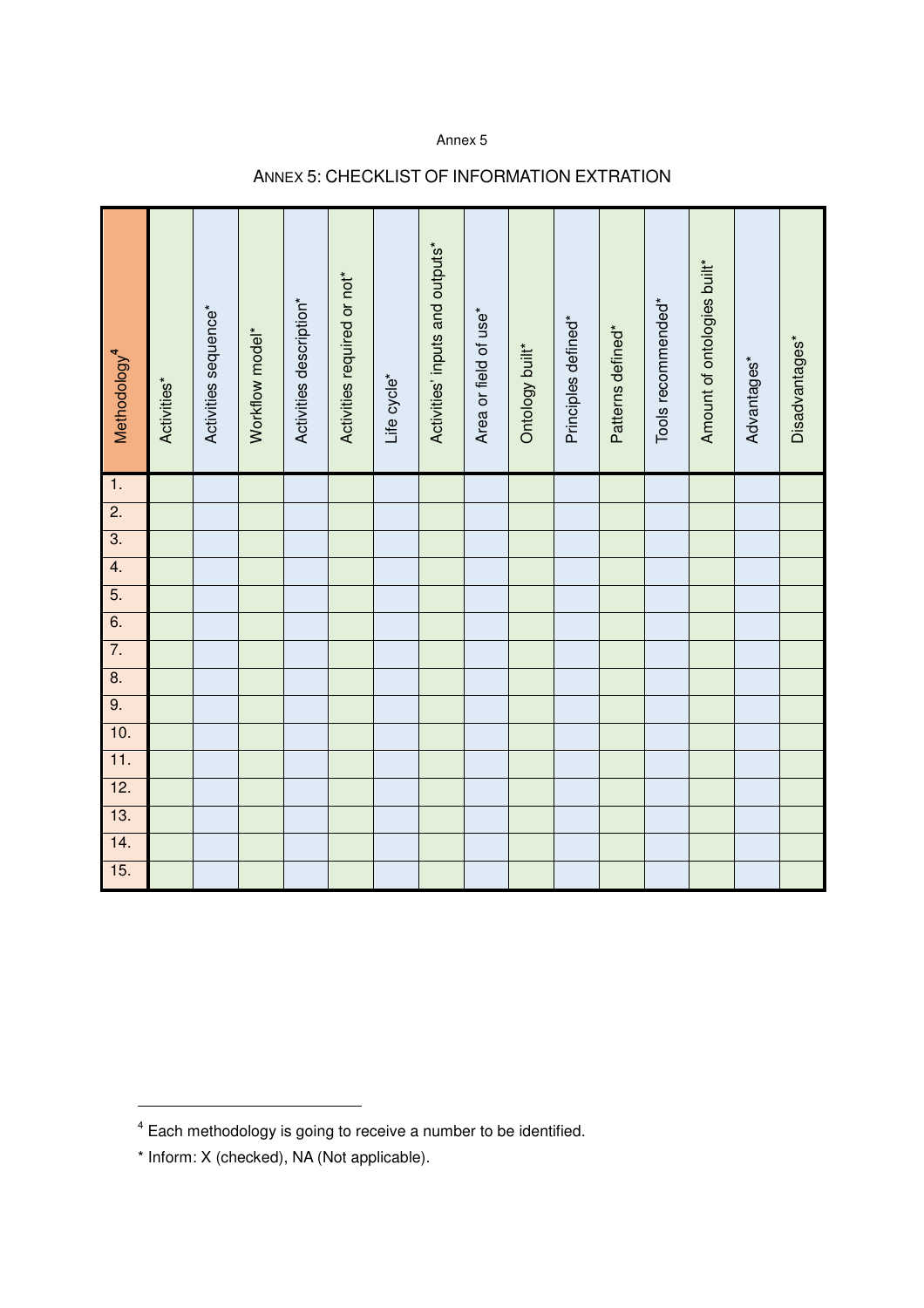# Annex 6: COMPARATIVE METHODOLOGIES SYNOPTIC TABLE

| Methodology      | Advantages | Disadvantages |
|------------------|------------|---------------|
| $\overline{1}$ . |            |               |
| $\overline{2}$ . |            |               |
| $\overline{3}$ . |            |               |
| $\overline{4}$ . |            |               |
| 5.               |            |               |
| 6.               |            |               |
| $\overline{7}$ . |            |               |
| $\overline{8}$ . |            |               |
| 9.               |            |               |
| 10.              |            |               |
| 11.              |            |               |
| 12.              |            |               |
| 13.              |            |               |
| 14.              |            |               |
| 15.              |            |               |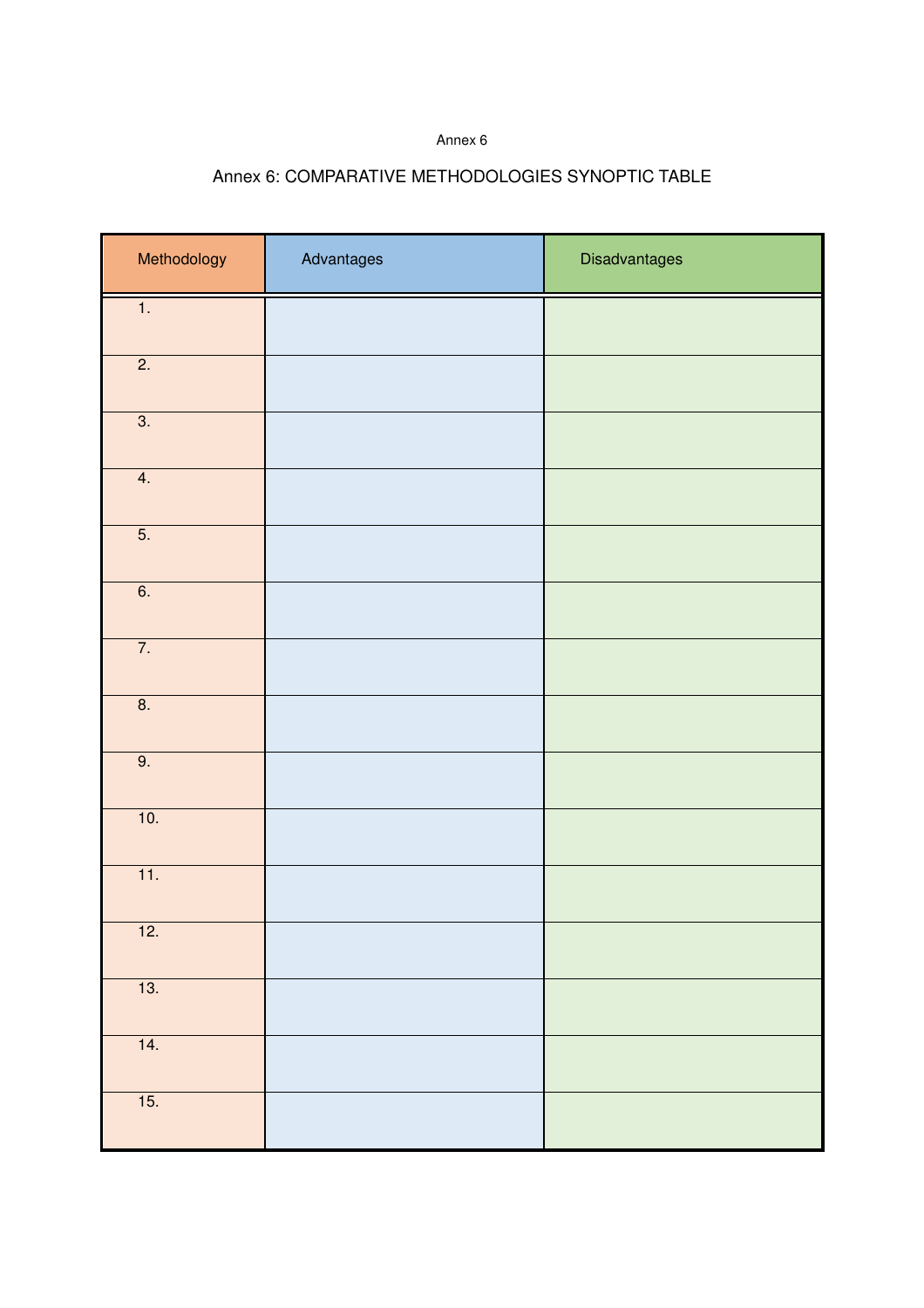# ANNEX 7: SEARCH <sup>2</sup> - INFORMATION EXTRACTION FORM <sup>1</sup>

| Methodology | Ontologies<br>built | Life cycle | Area or field | Principles defined | Patterns defined | <b>Tools</b> |
|-------------|---------------------|------------|---------------|--------------------|------------------|--------------|
| 1.          |                     |            |               |                    |                  |              |
| 2.          |                     |            |               |                    |                  |              |
| 3.          |                     |            |               |                    |                  |              |
| 4.          |                     |            |               |                    |                  |              |
| 5.          |                     |            |               |                    |                  |              |
| 6.          |                     |            |               |                    |                  |              |
| 7.          |                     |            |               |                    |                  |              |
| 8.          |                     |            |               |                    |                  |              |
| 9.          |                     |            |               |                    |                  |              |
| 10.         |                     |            |               |                    |                  |              |
| 11.         |                     |            |               |                    |                  |              |
| 12.         |                     |            |               |                    |                  |              |
| 13.         |                     |            |               |                    |                  |              |
| 14.         |                     |            |               |                    |                  |              |
| 15.         |                     |            |               |                    |                  |              |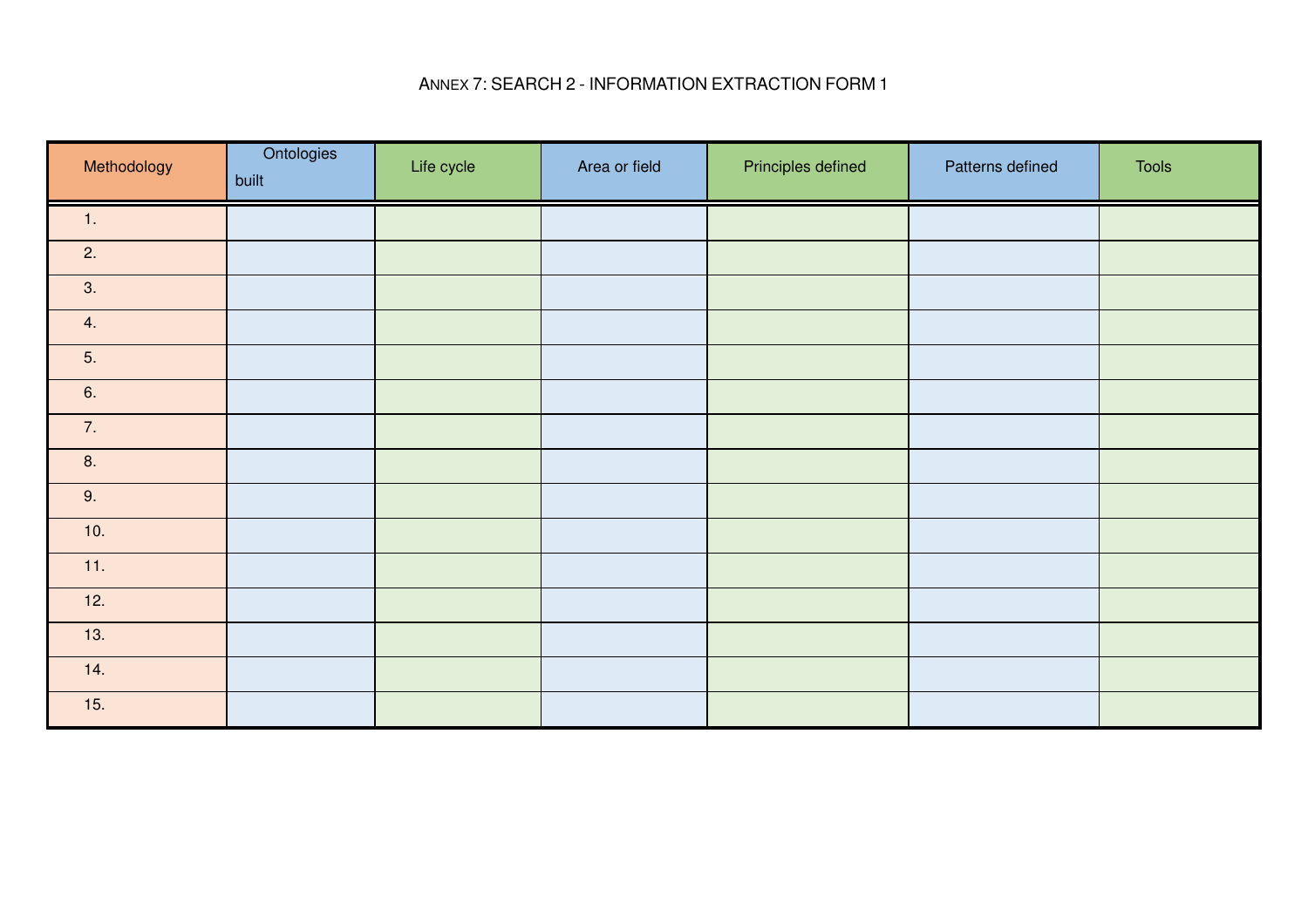ANNEX 8

| Methodology      | Activities name<br>and sequence | Activities<br>and description | Required?<br>(Yes or No) | Activities'<br>inputs | Activities'<br>outputs |
|------------------|---------------------------------|-------------------------------|--------------------------|-----------------------|------------------------|
| $\overline{1}$ . |                                 |                               |                          |                       |                        |
| 2.               |                                 |                               |                          |                       |                        |
| 3.               |                                 |                               |                          |                       |                        |
| 4.               |                                 |                               |                          |                       |                        |
| 5.               |                                 |                               |                          |                       |                        |
| 6.               |                                 |                               |                          |                       |                        |
| 7.               |                                 |                               |                          |                       |                        |
| 8.               |                                 |                               |                          |                       |                        |
| 9.               |                                 |                               |                          |                       |                        |
| 10.              |                                 |                               |                          |                       |                        |
| 11.              |                                 |                               |                          |                       |                        |
| 12.              |                                 |                               |                          |                       |                        |
| 13.              |                                 |                               |                          |                       |                        |
| 14.              |                                 |                               |                          |                       |                        |
| 15.              |                                 |                               |                          |                       |                        |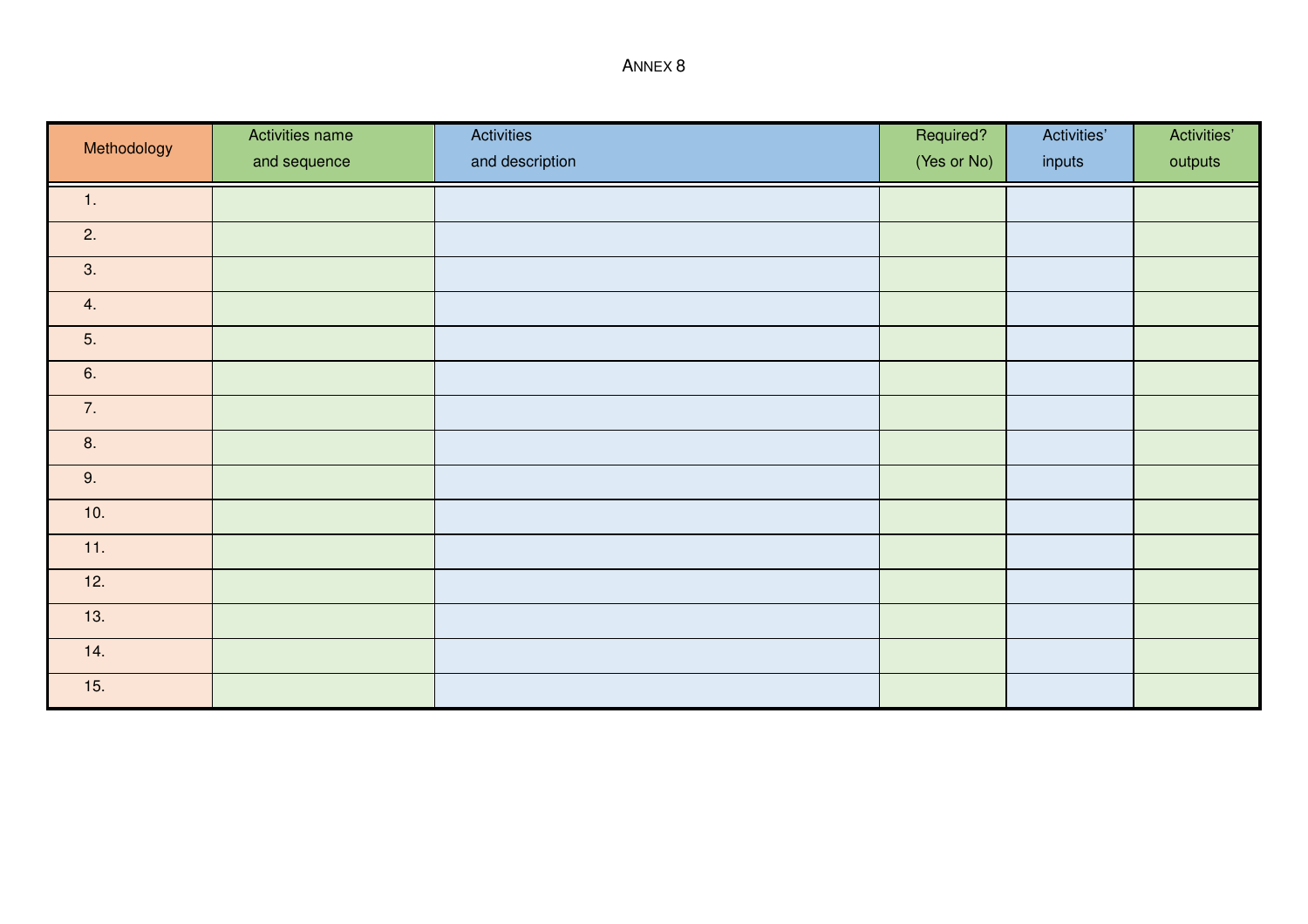ANNEX 9

| Methodology | What? | Why? | Where? | When? | Who? | How? |
|-------------|-------|------|--------|-------|------|------|
| 1.          |       |      |        |       |      |      |
| 2.          |       |      |        |       |      |      |
| 3.          |       |      |        |       |      |      |
| 4.          |       |      |        |       |      |      |
| 5.          |       |      |        |       |      |      |
| 6.          |       |      |        |       |      |      |
| 7.          |       |      |        |       |      |      |
| 8.          |       |      |        |       |      |      |
| 9.          |       |      |        |       |      |      |
| 10.         |       |      |        |       |      |      |
| 11.         |       |      |        |       |      |      |
| 12.         |       |      |        |       |      |      |
| 13.         |       |      |        |       |      |      |
| 14.         |       |      |        |       |      |      |
| 15.         |       |      |        |       |      |      |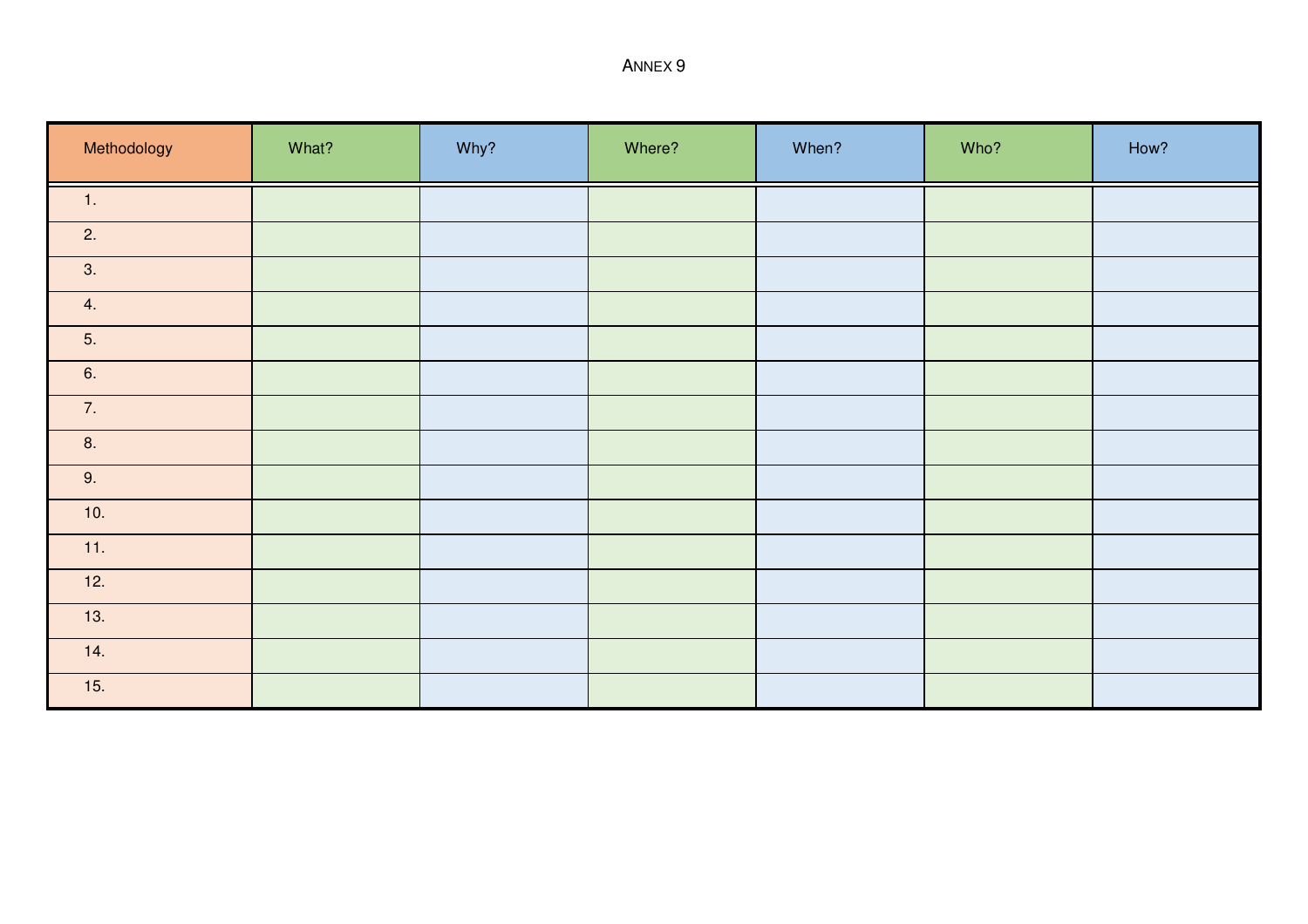# APPENDIX 1: TEMPLATE OF STUDIES SELECTION REPORT**5**

| Source <sup>6</sup> : |  |
|-----------------------|--|
| Search date:          |  |
| Search strings':      |  |
| Period considered:    |  |
| Filters used:         |  |

Found Papers List<sup>8</sup>:

- **1.** Authors, Paper name, Publication date Publication vehicle.
- **2.** Authors, Paper name, Publication date Publication vehicle.
- **3.** Authors, Paper name, Publication date Publication vehicle.
- **4.** ….

List of studies with inclusion or exclusion status:

| Study | Inclusion criteria attended <sup>9</sup> | Exclusion criteria attended <sup>10</sup> | <b>Status</b><br>11 |
|-------|------------------------------------------|-------------------------------------------|---------------------|
| 1.    |                                          |                                           |                     |
| 2.    |                                          |                                           |                     |
| 3.    |                                          |                                           |                     |
| 4.    |                                          |                                           |                     |
| 5.    |                                          |                                           |                     |
| 6.    |                                          |                                           |                     |
| 7.    |                                          |                                           |                     |

Comments**<sup>12</sup>**:

 $\overline{a}$ 

- $<sup>5</sup>$  A Studies Selection Report Form must be one for each search conducted in each source.</sup>
- $<sup>6</sup>$  Where the search was conducted.</sup>

 $\frac{7}{1}$  Research string compound based on item 2.4 that used in the search.

<sup>&</sup>lt;sup>8</sup> Relation of all documents found in the search.

 $\frac{9}{10}$  Consider the letters used to designate each inclusion criterion according section 3.1.<br> $\frac{10}{10}$  Consider the letters used to designate each exclusion criterion according section 3.2.

<sup>&</sup>lt;sup>11</sup> Excluded or included: If at least one exclusion criteria was found in the study, or if no inclusion criteria was found in the study, the study will be excluded.<br><sup>12</sup> Reviewer's comments or justification about each/some choice, if necessary